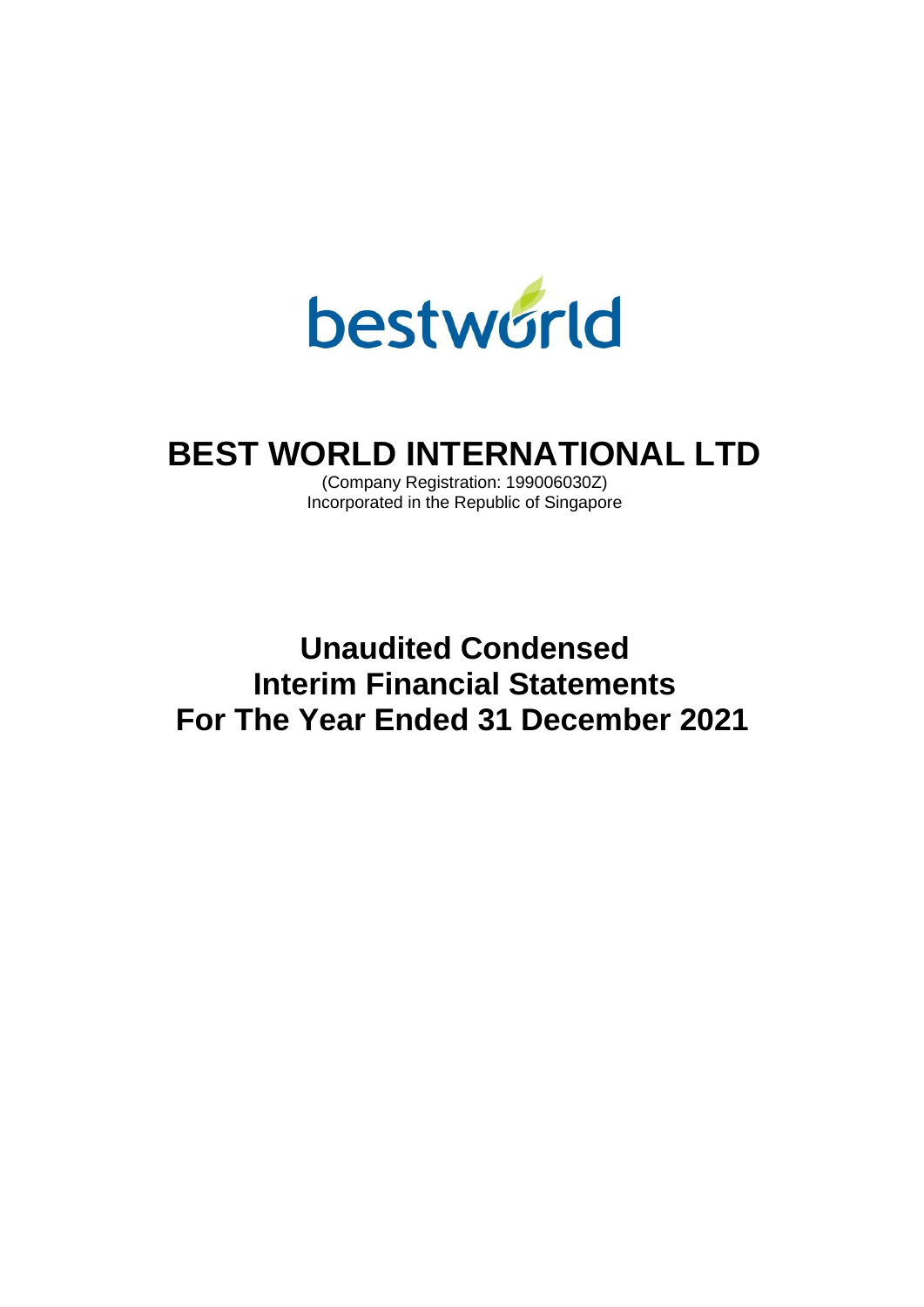### **BEST WORLD INTERNATIONAL LIMITED Unaudited Condensed Interim Financial Statements For The Year Ended 31 December 2021**

# **TABLE OF CONTENTS**

| CONDENSED INTERIM CONSOLIDATED STATEMENT OF PROFIT AND |               |
|--------------------------------------------------------|---------------|
| LOSS AND COMPREHENSIVE INCOME                          | $\mathcal{P}$ |
| CONDENSED INTERIM STATEMENTS OF FINANCIAL POSITION     | 4             |
| CONDENSED INTERIM CONSOLIDATED STATEMENT OF CASH FLOWS | 5             |
| CONDENSED INTERIM STATEMENTS OF CHANGES IN EQUITY      | 6             |
| NOTES TO INTERIM CONSOLIDATED FINANCIAL STATEMENTS     | 9             |
| <b>OTHER INFORMATION</b>                               | 27            |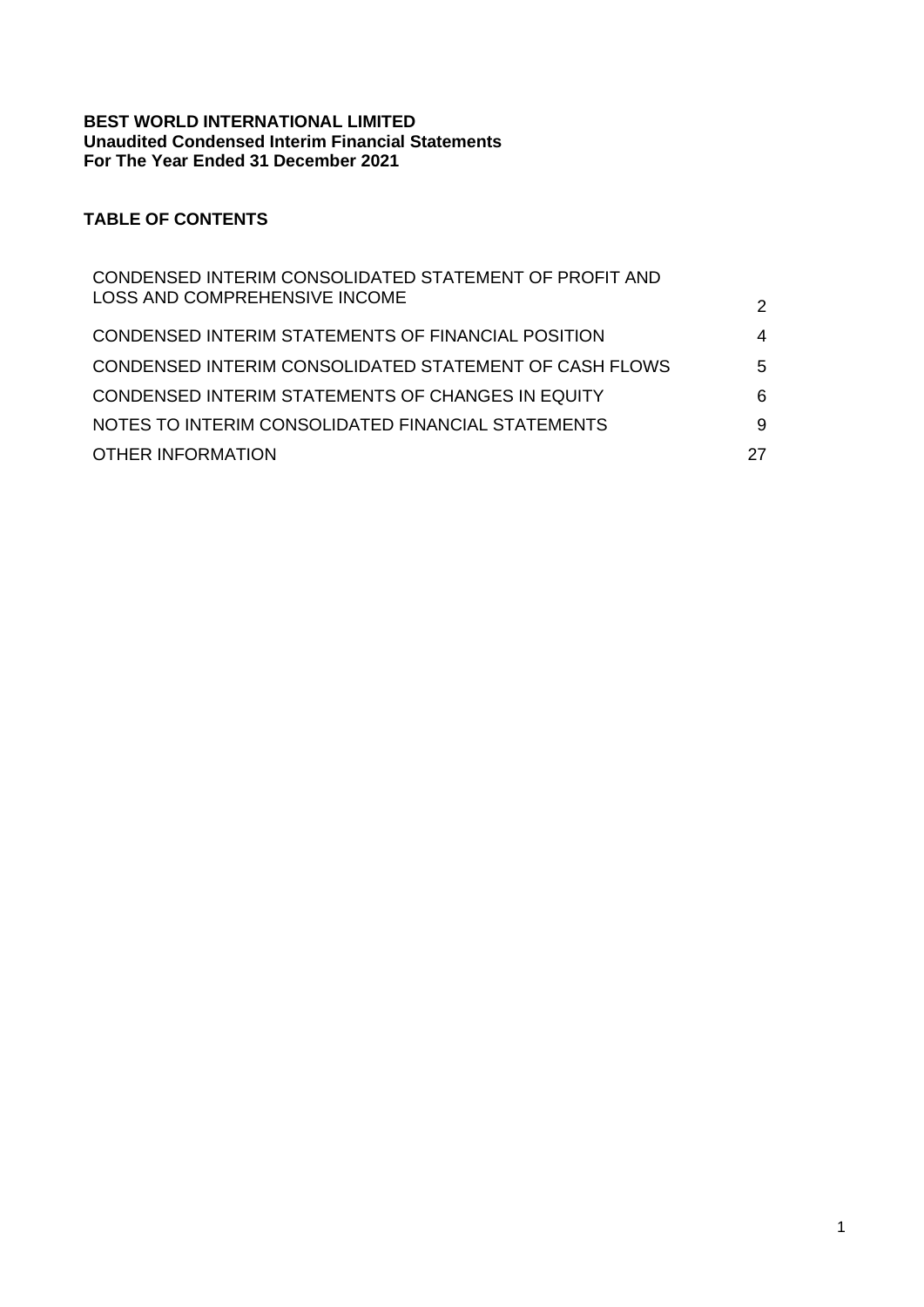# **CONDENSED INTERIM CONSOLIDATED STATEMENT OF PROFIT OR LOSS FOR THE YEAR ENDED 31 DECEMBER 2021**

|                                                               |      | Group                                          |                                                |                     |                                    | Group                                                     |                   |
|---------------------------------------------------------------|------|------------------------------------------------|------------------------------------------------|---------------------|------------------------------------|-----------------------------------------------------------|-------------------|
|                                                               | Note | 3 months<br><b>Ended</b><br>31.12.21<br>\$'000 | 3 months<br><b>Ended</b><br>31.12.20<br>\$'000 | Change<br>$\%$      | <b>Ended</b><br>31.12.21<br>\$'000 | 12 months 12 months<br><b>Ended</b><br>31.12.20<br>\$'000 | Change<br>$\%$    |
|                                                               |      |                                                |                                                |                     |                                    |                                                           |                   |
| Revenue                                                       | 4    | 184,110                                        | 204,259                                        | (9.9)               | 580,036                            | 548,634                                                   | 5.7               |
| Cost of sales                                                 |      | (37, 205)                                      | (48, 494)                                      | (23.3)              | (125,120)                          | (136, 784)                                                | (8.5)             |
| Gross profit                                                  |      | 146,905                                        | 155,765                                        | (5.7)               | 454,916                            | 411,850                                                   | 10.5              |
| Other items of income<br>Interest income                      |      | 1,297                                          | 493                                            | 163.1               | 4,559                              | 1,455                                                     | 213.3             |
| Other operating income                                        | 6    | 7,753                                          | 1,477                                          | 424.9               | 9,054                              | 3,301                                                     | 174.3             |
| Other Items of Expense<br>Distribution costs                  | 8    | (68, 284)                                      | (35, 384)                                      | 93.0                | (173, 690)                         | (138, 390)                                                | 25.5              |
| Administrative expenses                                       | 8    | (19, 101)                                      | (32, 792)                                      | (41.8)              | (90, 349)                          | (81, 489)                                                 | 10.9              |
| Finance costs                                                 |      | (135)                                          | (13)                                           | 938.5               | (431)                              | (464)                                                     | (7.1)             |
| Other gains (Other losses), net                               | 7    | 30                                             | (6, 351)                                       | <b>NM</b>           | 6,028                              | (2, 274)                                                  | <b>NM</b>         |
| Share of results of a joint venture                           |      |                                                | 137                                            | (100.0)             | 646                                | 787                                                       | (17.9)            |
| Share of results of an associate                              |      | (13)                                           | (56)                                           | (76.8)              | (179)                              | (242)                                                     | (26.0)            |
| Profit before tax                                             |      | 68,452                                         | 83,276                                         | (17.8)              | 210,554                            | 194,534                                                   | 8.2               |
| Income tax expense                                            | 9    | (20, 828)                                      | (18, 343)                                      | 13.5                | (60, 457)                          | (59, 730)                                                 | 1.2               |
| Profit for the period                                         |      | 47,624                                         | 64,933                                         | (26.7)              | 150,097                            | 134,804                                                   | 11.3              |
| Profit attributable to:                                       |      |                                                |                                                |                     |                                    |                                                           |                   |
| - Owners of the parent company<br>- Non-controlling interests |      | 47,468<br>156                                  | 64,929<br>4                                    | (26.9)<br><b>NM</b> | 149,838<br>259                     | 135,205<br>(401)                                          | 10.8<br><b>NM</b> |
| Profit for the period                                         |      | 47,624                                         | 64,933                                         | (26.7)              | 150,097                            | 134,804                                                   | 11.3              |
|                                                               |      |                                                |                                                |                     |                                    |                                                           |                   |
| <b>Additional notes:</b>                                      |      |                                                |                                                |                     |                                    |                                                           |                   |
| Gross profit margin                                           |      | 79.8%                                          | 76.3%                                          |                     | 78.4%                              | 75.1%                                                     |                   |
| Net profit margin                                             |      | 25.8%                                          | 31.8%                                          |                     | 25.8%                              | 24.6%                                                     |                   |
| Earnings per share (cents)                                    | 22   | 8.72                                           | 11.93                                          |                     | 27.54                              | 24.85                                                     |                   |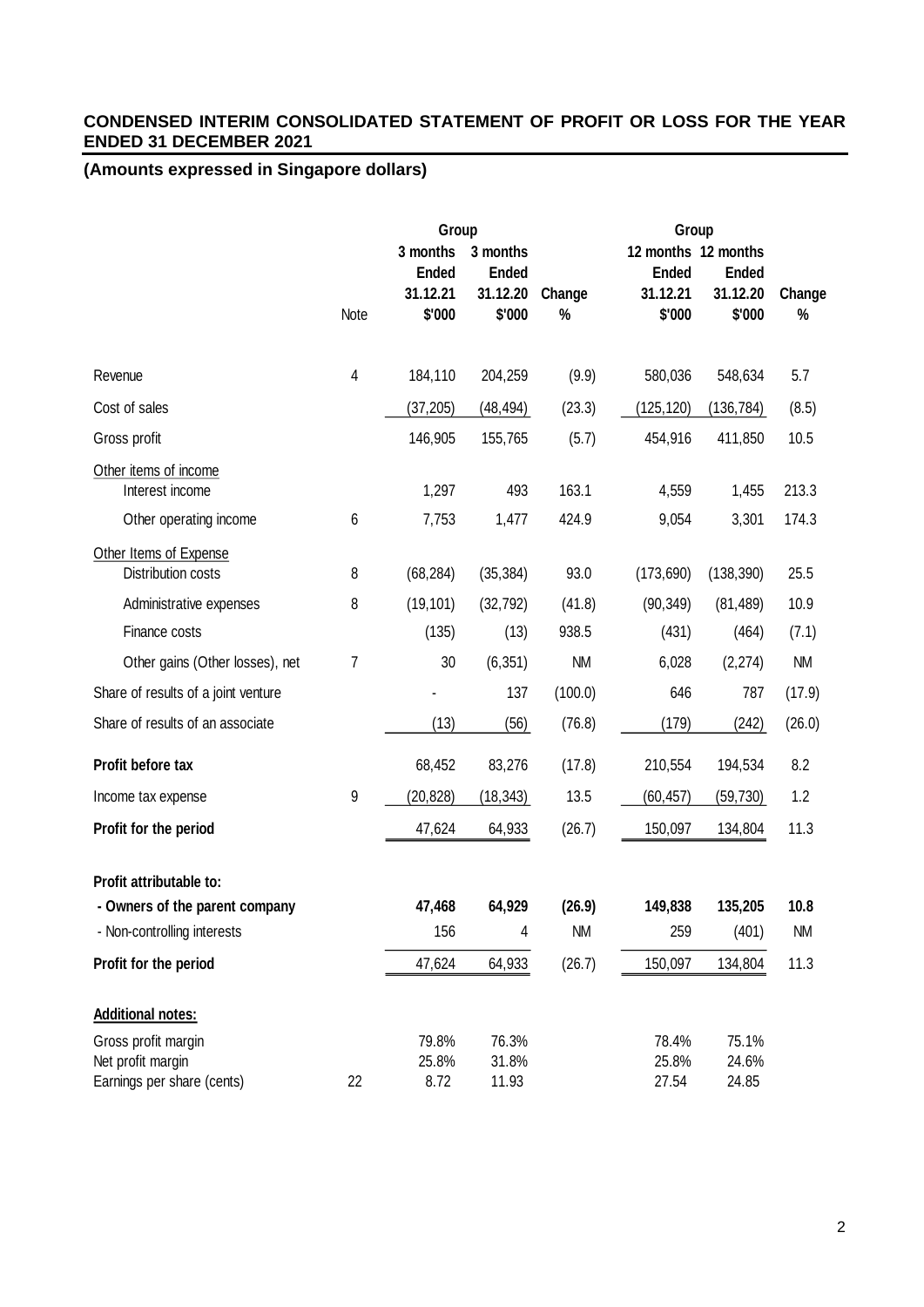# **CONDENSED INTERIM CONSOLIDATED STATEMENT OF PROFIT OR LOSS FOR THE YEAR ENDED 31 DECEMBER 2021**

# **Statement of Comprehensive Income for the year ended 31 December 2021:**

|                                                                                         | Group                                          |                                                |             | Group                                           |                                                 |             |
|-----------------------------------------------------------------------------------------|------------------------------------------------|------------------------------------------------|-------------|-------------------------------------------------|-------------------------------------------------|-------------|
|                                                                                         | 3 months<br><b>Ended</b><br>31.12.21<br>\$'000 | 3 months<br><b>Ended</b><br>31.12.20<br>\$'000 | Change<br>% | 12 months<br><b>Ended</b><br>31.12.21<br>\$'000 | 12 months<br><b>Ended</b><br>31.12.20<br>\$'000 | Change<br>% |
| Profit for the period, net of tax                                                       | 47,624                                         | 64,933                                         | (26.7)      | 150,097                                         | 134,804                                         | 11.3        |
| Other comprehensive income<br>Exchange differences on translating foreign<br>operations | 1,836                                          | (4,719)                                        | <b>NM</b>   | 7,619                                           | (70)                                            | <b>NM</b>   |
| Other comprehensive income<br>for the period, net of tax                                | 1,836                                          | (4,719)                                        | <b>NM</b>   | 7,619                                           | (70)                                            | <b>NM</b>   |
| Total comprehensive income for the period                                               | 49,460                                         | 60,214                                         | <b>NM</b>   | 157,716                                         | 134,734                                         | 17.1        |
| Attributable to:                                                                        |                                                |                                                |             |                                                 |                                                 |             |
| Owners of the parent company                                                            | 49,615                                         | 60,426                                         | (17.9)      | 157,794                                         | 135,384                                         | 16.6        |
| Non-controlling interests                                                               | (155)                                          | (212)                                          | (26.9)      | (78)                                            | (650)                                           | (88.0)      |
| Total comprehensive income for the period                                               | 49,460                                         | 60,214                                         | (17.9)      | 157,716                                         | 134,734                                         | 17.1        |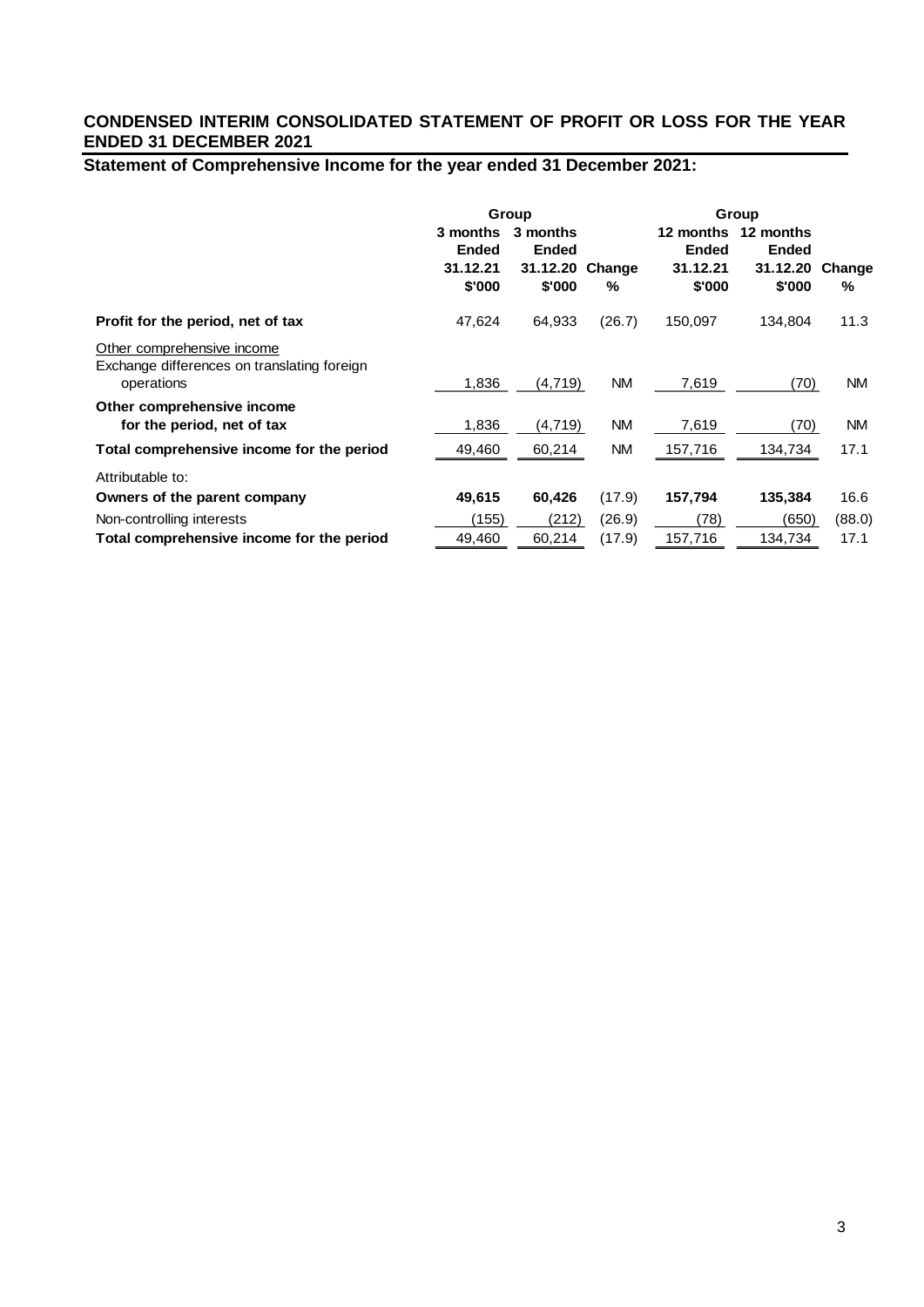# **CONDENSED INTERIM STATEMENTS OF FINANCIAL POSITION AS AT 31 DECEMBER 2021**

|                                     |             | Group    |          |          | Company  |
|-------------------------------------|-------------|----------|----------|----------|----------|
|                                     |             | 31.12.21 | 31.12.20 | 31.12.21 | 31.12.20 |
|                                     | <b>Note</b> | \$'000   | \$'000   | \$'000   | \$'000   |
| <b>Assets</b>                       |             |          |          |          |          |
| <b>Non-current assets</b>           |             |          |          |          |          |
| Property, plant and equipment       | 10          | 63,693   | 31,518   | 2,347    | 3,306    |
| Investment property                 | 11          | 1,091    | 1,109    |          |          |
| Intangible assets                   | 12          | 1,150    | 1,176    | 51       | 39       |
| Other intangible assets             | 13          | 7,872    | 7,744    |          |          |
| Right-of-use assets                 |             | 14,962   | 10,749   | 2,493    | 4,033    |
| Investment in subsidiaries          |             |          |          | 113,303  | 73,478   |
| Investment in a joint venture       | 14          | 38,372   | 48,958   |          |          |
| Investment in an associate          | 15          | 4,994    | 5,173    |          |          |
| Deferred tax assets                 |             | 22,144   | 27,138   |          |          |
| Other financial assets              |             | 5,241    | 5,376    | 269      | 791      |
| Total non-current assets            |             | 159,519  | 138,941  | 118,463  | 81,647   |
| <b>Current assets</b>               |             |          |          |          |          |
| Inventories                         | 16          | 88,152   | 102,787  | 26,902   | 27,952   |
| Trade and other receivables         | 17          | 6,140    | 6,712    | 18,329   | 126,555  |
| Other assets                        |             | 20,647   | 15,282   | 10,073   | 8,790    |
| Other financial assets              |             | 14,470   | 12,634   | 14,470   | 12,634   |
| Cash and cash equivalents           | 18          | 474,827  | 334,032  | 298,149  | 175,104  |
| Total current assets                |             | 604,236  | 471,447  | 367,923  | 351,035  |
| <b>Total assets</b>                 |             | 763,755  | 610,388  | 486,386  | 432,682  |
| <b>Equity and liabilities</b>       |             |          |          |          |          |
| <b>Current liabilities</b>          |             |          |          |          |          |
| Income tax payable                  |             | 28,495   | 39,475   | 11,773   | 21,984   |
| Trade and other payables            | 19          | 149,663  | 142,519  | 56,124   | 69,019   |
| <b>Contract liabilities</b>         |             | 626      | 7,506    |          |          |
| Other financial liabilities         |             |          | 800      |          | 800      |
| Lease liabilities                   |             | 5,085    | 3,731    | 1,367    | 1,389    |
| Other liabilities                   |             | 37,056   | 1,586    | 1,082    | 1,239    |
| <b>Total current liabilities</b>    |             | 220,925  | 195,617  | 70,346   | 94,431   |
| <b>Net current assets</b>           |             | 383,311  | 275,830  | 297,577  | 256,604  |
| <b>Non-current liabilities</b>      |             |          |          |          |          |
| Deferred tax liabilities            |             | 12,347   | 8,298    | 6,125    | 4,899    |
| Other financial liabilities         |             | 19,632   | 32,798   |          |          |
| Other liabilities                   |             |          | 23,126   |          |          |
| Lease liabilities                   |             | 8,948    | 6,362    | 1,021    | 2,388    |
| Total non-current liabilities       |             | 40,927   | 70,584   | 7,146    | 7,287    |
| <b>Total liabilities</b>            |             | 261,852  | 266,201  | 77,492   | 101,718  |
| <b>Net assets</b>                   |             | 501,903  | 344,187  | 408,894  | 330,964  |
| Equity, attributable to owner       |             |          |          |          |          |
| of the company                      |             |          |          |          |          |
| Share capital                       | 20          | 10,027   | 10,027   | 10,027   | 10,027   |
| Retained earnings                   |             | 456,996  | 314,810  | 398,545  | 320,615  |
| Other reserves                      |             | 37,531   | 21,923   | 322      | 322      |
|                                     |             | 504,554  | 346,760  | 408,894  | 330,964  |
| Non-controlling interests           |             | (2,651)  | (2, 573) |          |          |
| <b>Total equity</b>                 |             | 501,903  | 344,187  | 408,894  | 330,964  |
| <b>Total equity and liabilities</b> |             | 763,755  | 610,388  | 486,386  | 432,682  |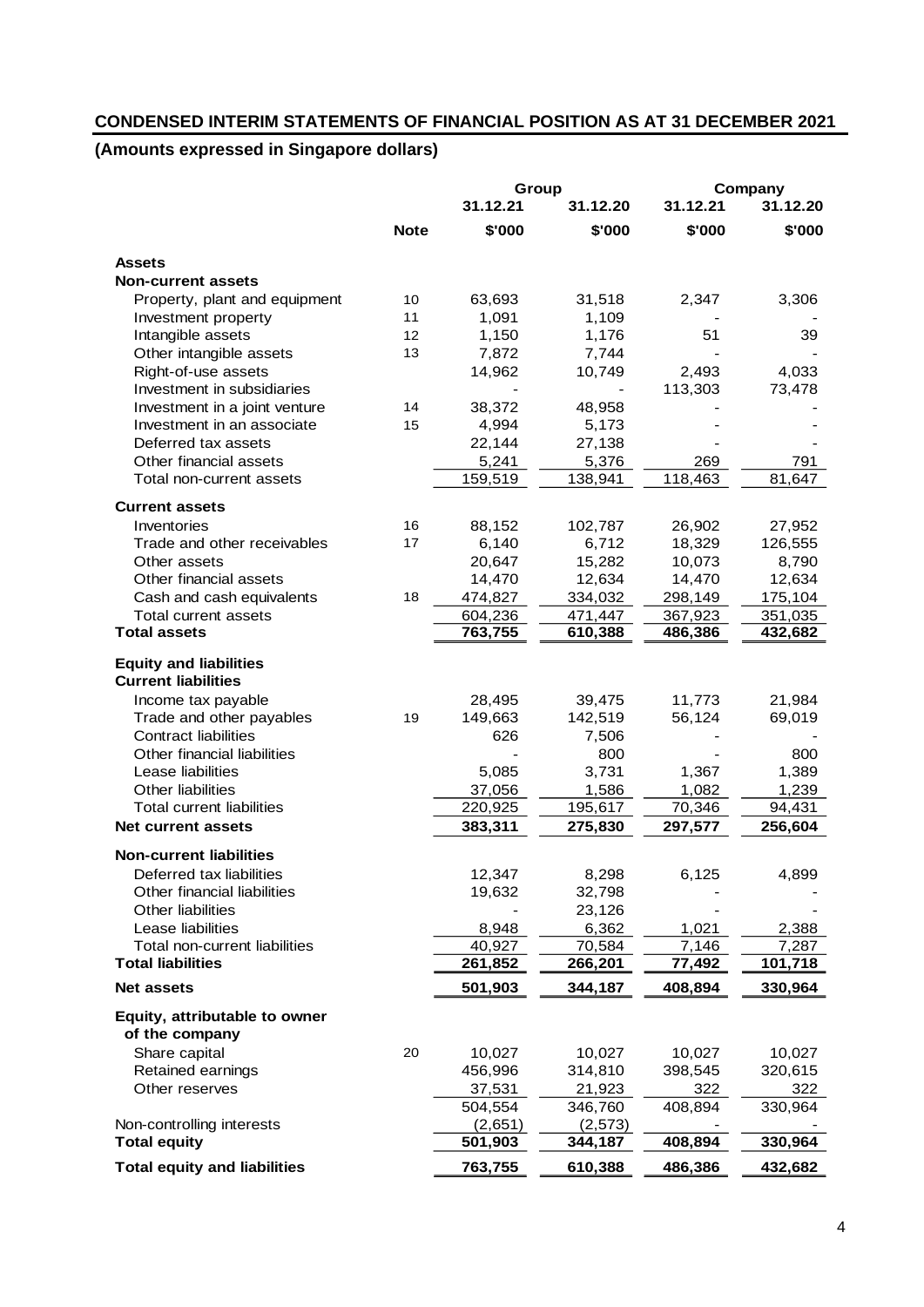### **CONDENSED INTERIM CONSOLIDATED STATEMENT OF CASH FLOWS FOR THE YEAR ENDED 31 DECEMBER 2021**

|                                                                                                             | Group           |                 | Group       |              |
|-------------------------------------------------------------------------------------------------------------|-----------------|-----------------|-------------|--------------|
|                                                                                                             | <b>3 Months</b> | <b>3 Months</b> | 12 Months   | 12 Months    |
|                                                                                                             | Ended           | Ended           | Ended       | Ended        |
|                                                                                                             | 31.12.21        | 31.12.20        | 31.12.21    | 31.12.20     |
| Cash flows from operating activities:                                                                       | \$'000          | \$'000          | \$'000      | \$'000       |
| Profit before tax                                                                                           | 68,452          | 83,276          | 210,554     | 194,534      |
| Interest income                                                                                             | (1,297)         | (493)           | (4, 559)    | (1, 455)     |
| Interest expenses                                                                                           | 135             | 13              | 431         | 464          |
| Depreciation of property, plant and equipment                                                               | 379             | 938             | 2,060       | 2,275        |
| Depreciation of right-of-use assets                                                                         | 177             | 1,175           | 3,248       | 4,184        |
| Depreciation of an investment property                                                                      | 4               | 4               | 18          | 18           |
| Amortisation of intangible assets                                                                           | 121             | 57              | 338         | 310          |
| Loss on disposal of property, plant and equipment                                                           | 61              | 7               | 40          | 7            |
| Loss on disposal of other financial asset                                                                   | 162             |                 | 162         |              |
| Expected credit loss on trade and other receivables                                                         | (2)<br>٠        | 4<br>60         |             | 4<br>(17)    |
| Fair value losses (gains) on foreign exchange derivatives                                                   | 72              |                 | (800)<br>90 | (521)        |
| Fair value losses (gains) on other financial assets<br>Fair value change in call option - Pedal Pulses Ltd. | 265             | (160)<br>1,600  | (235)       | 1,600        |
| Fair value change in put option - Pedal Pulses Ltd.                                                         | (15, 299)       | 3,204           | (14, 436)   | 3,204        |
| Impairment loss on investment in joint venture                                                              | 10,312          |                 | 10,312      |              |
| Rental concessions                                                                                          |                 | (18)            |             | (18)         |
| Gain on termination of lease                                                                                |                 | (4)             |             | (4)          |
| Gain on lease modification                                                                                  |                 | (439)           |             | (439)        |
| Inventories written down, net                                                                               | 954             | 758             | 947         | 758          |
| Share of results of a joint venture                                                                         |                 | (137)           | (646)       | (787)        |
| Share of results of an associate                                                                            | 13              | 56              | 179         | 242          |
| Unrealised exchange difference                                                                              | 6,200           | (3,710)         | 9,855       | 459          |
| Operating cash flows before changes in working capital                                                      | 70,709          | 86,191          | 217,558     | 204,818      |
| Inventories                                                                                                 | 5,780           | 13,597          | 13,688      | 151          |
| Trade and other receivables                                                                                 | 2,993           | 8,840           | (28)        | 8,766        |
| Other assets                                                                                                | 12,040          | 5,974           | (5, 365)    | 4,906        |
| Trade and other payables and other liabilities                                                              | 32,501          | 50,923          | 18,591      | 27,946       |
| <b>Contract liabilities</b>                                                                                 | (10,067)        | (56, 414)       | (6,880)     | (37, 103)    |
| Cash flows from operations                                                                                  | 113,956         | 109,111         | 237,564     | 209,484      |
| Income tax paid                                                                                             | (15, 447)       | (11, 572)       | (62, 394)   | (49, 687)    |
| Net cash flows from operating activities                                                                    | 98,509          | 97,539          | 175,170     | 159,797      |
| <b>Cash flows from investing activities:</b>                                                                |                 |                 |             |              |
| Acquisition of a joint venture                                                                              |                 |                 |             | (24, 762)    |
| Purchase of property, plant and equipment                                                                   | (8,880)         | (5, 547)        | (34, 419)   | (12,012)     |
| Proceeds from disposal of property, plant and equipment                                                     | (33)            |                 |             |              |
| Purchase of Other intangible assets                                                                         | (359)           |                 | (359)       |              |
| Purchase of intangible assets                                                                               | (14)            | (3)             | (40)        | (32)         |
| Purchase of other financial assets                                                                          | (9)             | (318)<br>308    | (1,370)     | (318)<br>560 |
| Proceeds from disposal of other financial assets                                                            | 108             |                 | 108<br>920  |              |
| Dividend received from a joint venture<br>Interest received                                                 | 1,297           | 493             | 4,559       | 1,455        |
| Net cash flows used in investing activities                                                                 | (7, 890)        | (5,067)         | (30, 601)   | (35, 109)    |
| Cash flows from financing activities:                                                                       |                 |                 |             |              |
| Dividends paid on ordinary shares                                                                           |                 |                 |             | (27, 205)    |
| Payment of lease liabilities                                                                                | (1, 114)        | (706)           | (3,951)     | (4, 549)     |
| Interest paid                                                                                               |                 | (1)             |             | (1)          |
| Decrease (increase) in cash restricted in use                                                               | 377             | 151             | 190         | (16)         |
| Net cash flows used in financing activities                                                                 | (737)           | (556)           | (3,761)     | (31,771)     |
|                                                                                                             |                 |                 |             |              |
| Net increase in cash and cash equivalents                                                                   | 89,882          | 91,916          | 140,808     | 92,917       |
| Effects of exchange rate changes on cash and cash equivalents                                               | (1, 353)        | (1,047)         | 177         | 28           |
| Cash and cash equivalents, statement of cash flows, beginning balance                                       | 380,817         | 237,492         | 328,361     | 235,416      |
| Cash and cash equivalents, statement of cash flows, ending balance<br>Note A                                | 469,346         | 328,361         | 469,346     | 328,361      |
| Note A:                                                                                                     | Group           |                 | Group       |              |
|                                                                                                             | 3 Months        | 3 Months        | 12 Months   | 12 Months    |
|                                                                                                             | Ended           | Ended           | Ended       | Ended        |
|                                                                                                             | 31.12.21        | 31.12.20        | 31.12.21    | 31.12.20     |
|                                                                                                             | \$'000          | \$'000          | \$'000      | \$'000       |
| Cash and bank balances                                                                                      | 474,827         | 334,032         | 474,827     | 334,032      |
| Less: Cash pledged and cash restricted in use                                                               | (5,481)         | (5,671)         | (5,481)     | (5,671)      |
| Cash and cash equivalents in the consolidated cash flow statement                                           | 469,346         | 328,361         | 469,346     | 328,361      |
|                                                                                                             |                 |                 |             |              |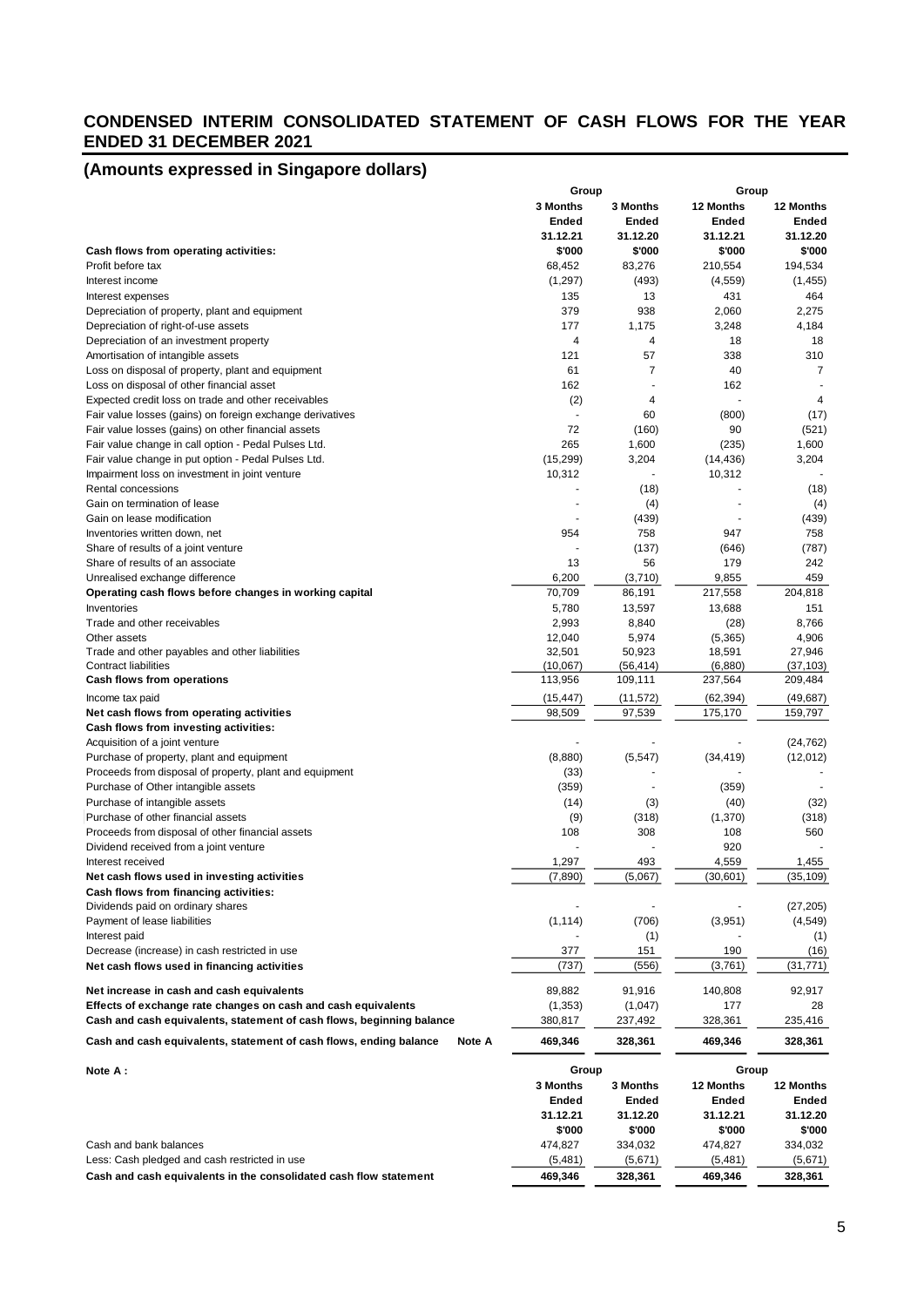# **CONDENSED INTERIM STATEMENTS OF CHANGES IN EQUITY FOR THE YEAR ENDED 31 DECEMBER 2021**

|                                                                                                                |                        | Attributable to owners of the parent company |                         |                           |                             |                                               |                              |                                                  |                   |                                  |
|----------------------------------------------------------------------------------------------------------------|------------------------|----------------------------------------------|-------------------------|---------------------------|-----------------------------|-----------------------------------------------|------------------------------|--------------------------------------------------|-------------------|----------------------------------|
|                                                                                                                | <b>Total</b><br>equity | Total                                        | <b>Share</b><br>capital | <b>Treasury</b><br>shares | <b>Retained</b><br>earnings | Foreign<br>currency<br>translation<br>reserve | <b>Statutory</b><br>reserves | Share-<br>based<br>compen-<br>sation<br>reserves | Other<br>reserves | Non-<br>controlling<br>interests |
| Group                                                                                                          | \$'000                 | \$'000                                       | \$'000                  | \$'000                    | \$'000                      | \$'000                                        | \$'000                       | \$'000                                           | \$'000            | \$'000                           |
| Balance at 1 January 2021                                                                                      | 344,187                | 346,760                                      | 20,618                  | (10, 591)                 | 314,810                     | 104                                           | 22,606                       | 322                                              | (1, 109)          | (2, 573)                         |
| <b>Movements in equity</b><br>Total comprehensive income (expense)<br>for the period                           | 39,480                 | 39,526                                       |                         |                           | 37,899                      | 1,627                                         |                              |                                                  |                   | (46)                             |
| Balance at 31 March 2021                                                                                       | 383,667                | 386,286                                      | 20,618                  | (10, 591)                 | 352,709                     | 1,731                                         | 22,606                       | 322                                              | (1, 109)          | (2,619)                          |
| Movements in equity<br>Total comprehensive income<br>for the period<br>Balance at 30 June 2021                 | 41,967<br>425,634      | 41,855<br>428,141                            | 20,618                  | (10, 591)                 | 39,370<br>392,079           | 2,485<br>4,216                                | 22,606                       | 322                                              | (1, 109)          | 112<br>(2,507)                   |
|                                                                                                                |                        |                                              |                         |                           |                             |                                               |                              |                                                  |                   |                                  |
| <b>Movements in equity</b><br>Total comprehensive income<br>for the period<br>Transfer to statutory reserve    | 26,809                 | 26,798                                       |                         |                           | 25,101<br>(2, 811)          | 1,697                                         | 2,811                        |                                                  |                   | 11                               |
| Balance at 30 September 2021                                                                                   | 452,443                | 454,939                                      | 20,618                  | (10, 591)                 | 414,369                     | 5,913                                         | 25,417                       | 322                                              | (1, 109)          | (2, 496)                         |
| Movements in equity<br>Total comprehensive income (expense)<br>for the period<br>Transfer to statutory reserve | 49,460                 | 49,615                                       |                         |                           | 47,468<br>(4, 841)          | 2,147                                         | 4,841                        |                                                  |                   | (155)                            |
| Balance at 31 December 2021                                                                                    | 501,903                | 504.554                                      | 20,618                  | (10, 591)                 | 456,996                     | 8,060                                         | 30,258                       | 322                                              | (1, 109)          | (2,651)                          |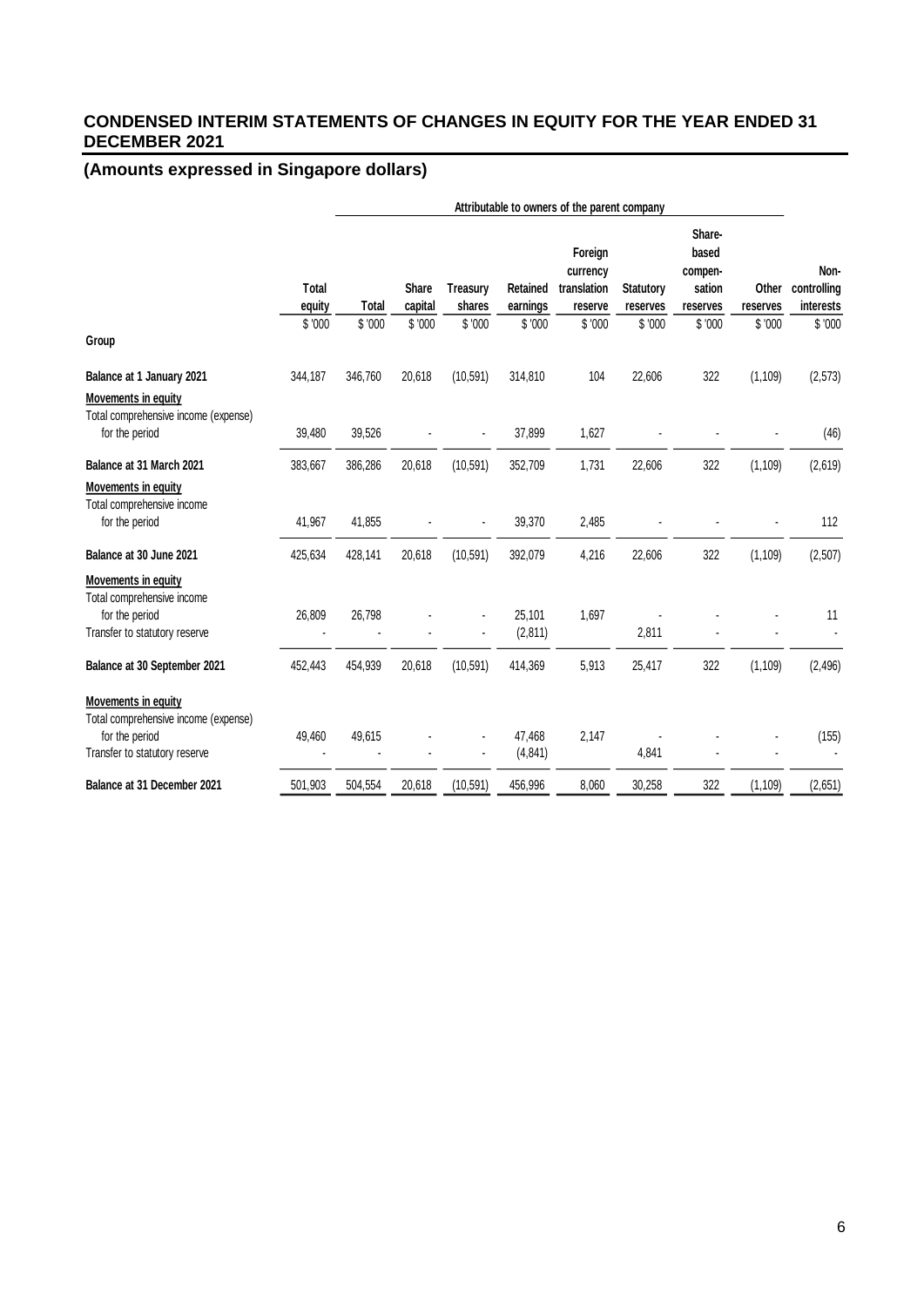# **CONDENSED INTERIM STATEMENTS OF CHANGES IN EQUITY FOR THE YEAR ENDED 31 DECEMBER 2021**

|                                                                                                                |                     | Attributable to owners of the parent company |                         |                           |                      |                                               |                              |                                                  |                   |                                  |
|----------------------------------------------------------------------------------------------------------------|---------------------|----------------------------------------------|-------------------------|---------------------------|----------------------|-----------------------------------------------|------------------------------|--------------------------------------------------|-------------------|----------------------------------|
|                                                                                                                | Total<br>equity     | <b>Total</b>                                 | <b>Share</b><br>capital | <b>Treasury</b><br>shares | Retained<br>earnings | Foreign<br>currency<br>translation<br>reserve | <b>Statutory</b><br>reserves | Share-<br>based<br>compen-<br>sation<br>reserves | Other<br>reserves | Non-<br>controlling<br>interests |
| Group                                                                                                          | \$'000              | \$ '000                                      | \$'000                  | \$'000                    | \$'000               | \$'000                                        | \$'000                       | \$'000                                           | \$ '000           | \$'000                           |
|                                                                                                                |                     |                                              |                         |                           |                      |                                               |                              |                                                  |                   |                                  |
| Balance at 1 January 2020                                                                                      | 236,658             | 238,581                                      | 20,618                  | (10, 591)                 | 223,277              | (75)                                          | 6,139                        | 322                                              | (1, 109)          | (1, 923)                         |
| Movements in equity<br>Total comprehensive income (expense)                                                    |                     |                                              |                         |                           |                      |                                               |                              |                                                  |                   |                                  |
| for the period                                                                                                 | 14,176              | 14,393                                       |                         |                           | 13,280               | 1,113                                         |                              |                                                  |                   | (217)                            |
| Balance at 31 March 2020                                                                                       | 250,834             | 252,974                                      | 20,618                  | (10, 591)                 | 236,557              | 1,038                                         | 6,139                        | 322                                              | (1, 109)          | (2, 140)                         |
| <b>Movements in equity</b><br>Total comprehensive income (expense)<br>for the period                           | 28,615              | 28,623                                       |                         |                           | 28,766               | (143)                                         |                              |                                                  |                   | (8)                              |
| Balance at 30 June 2020                                                                                        | 279,449             | 281,597                                      | 20,618                  | (10, 591)                 | 265,323              | 895                                           | 6,139                        | 322                                              | (1, 109)          | (2, 148)                         |
| Movements in equity<br>Total comprehensive income (expense)<br>for the period<br><b>Dividends</b>              | 31,729<br>(27, 205) | 31,942<br>(27, 205)                          |                         |                           | 28,230<br>(27, 205)  | 3,712                                         |                              |                                                  |                   | (213)                            |
| Balance at 30 September 2020                                                                                   | 283,973             | 286,334                                      | 20,618                  | (10, 591)                 | 266,348              | 4,607                                         | 6,139                        | 322                                              | (1, 109)          | (2, 361)                         |
| Movements in equity<br>Total comprehensive income (expense)<br>for the period<br>Transfer to statutory reserve | 60,214              | 60,426                                       |                         |                           | 64,929<br>(16, 467)  | (4, 503)                                      | 16,467                       |                                                  |                   | (212)                            |
| Balance at 31 December 2020                                                                                    | 344.187             | 346.760                                      | 20.618                  | (10, 591)                 | 314,810              | 104                                           | 22.606                       | 322                                              | (1, 109)          | (2, 573)                         |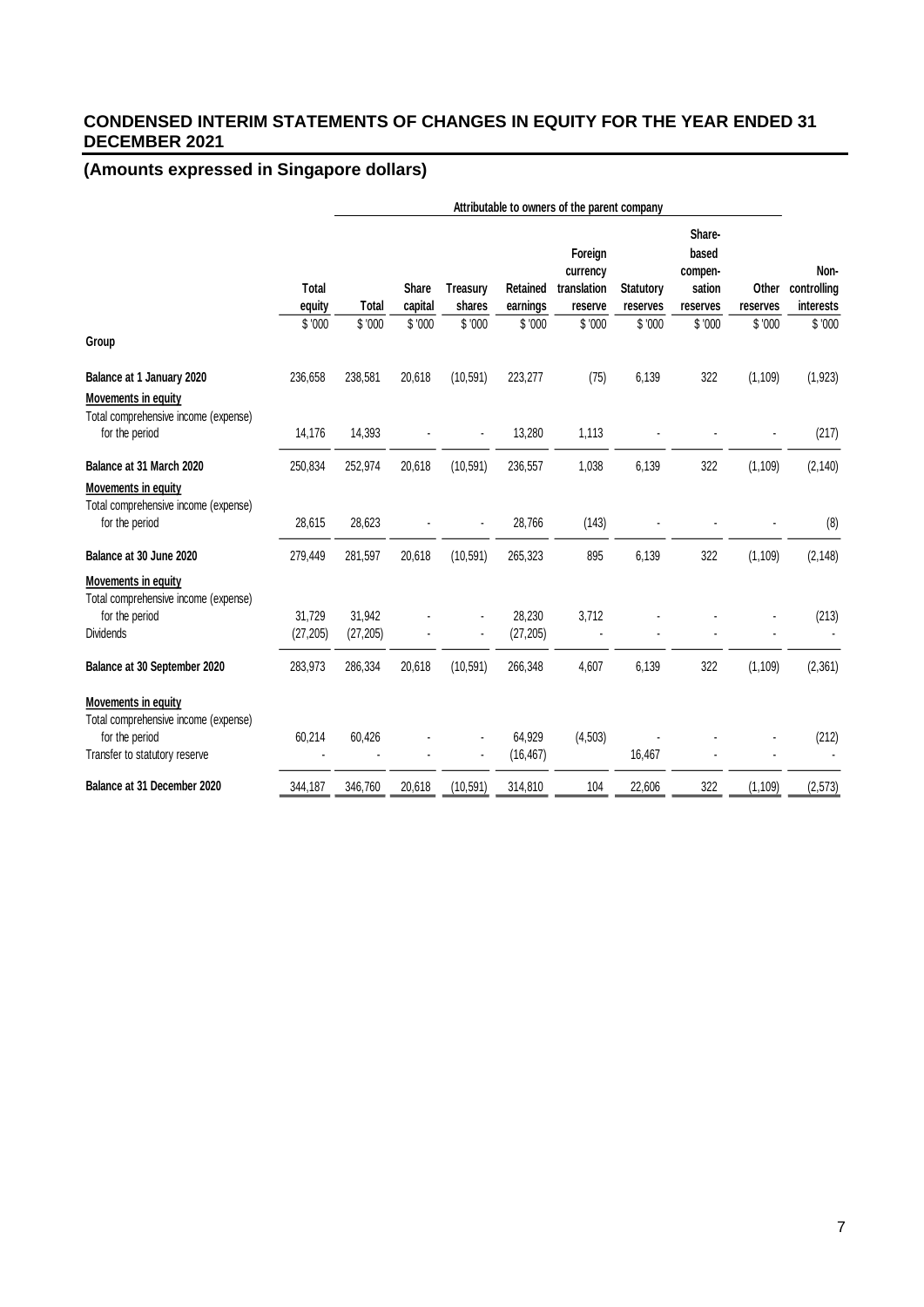# **CONDENSED INTERIM STATEMENTS OF CHANGES IN EQUITY FOR THE YEAR ENDED 30 DECEMBER 2021**

|                                                           | Attributable to owners of the parent company |                                   |                                     |                                       |                                                            |  |
|-----------------------------------------------------------|----------------------------------------------|-----------------------------------|-------------------------------------|---------------------------------------|------------------------------------------------------------|--|
| Company                                                   | <b>Total</b><br>equity<br>\$'000             | <b>Share</b><br>capital<br>\$'000 | <b>Treasury</b><br>shares<br>\$'000 | <b>Retained</b><br>earnings<br>\$'000 | Share-<br>based<br>compen-<br>sation<br>reserves<br>\$'000 |  |
| Balance at 1 January 2021                                 | 330,964                                      | 20,618                            | (10, 591)                           | 320,615                               | 322                                                        |  |
| <b>Movements in equity</b>                                |                                              |                                   |                                     |                                       |                                                            |  |
| Total comprehensive income for the period                 | 14,390                                       |                                   |                                     | 14,390                                |                                                            |  |
| Balance as at 31 March 2021<br><b>Movements in equity</b> | 345,354                                      | 20,618                            | (10, 591)                           | 335,005                               | 322                                                        |  |
| Total comprehensive income for the period                 | 15,133                                       |                                   |                                     | 15,133                                |                                                            |  |
| Balance as at 30 June 2021                                | 360,487                                      | 20,618                            | (10, 591)                           | 350,138                               | 322                                                        |  |
| <b>Movements in equity</b>                                |                                              |                                   |                                     |                                       |                                                            |  |
| Total comprehensive income for the period                 | 6,309                                        |                                   |                                     | 6,309                                 |                                                            |  |
| Balance as at 30 September 2021                           | 366,796                                      | 20,618                            | (10, 591)                           | 356,447                               | 322                                                        |  |
| <b>Movements in equity</b>                                |                                              |                                   |                                     |                                       |                                                            |  |
| Total comprehensive income for the period                 | 42,098                                       |                                   |                                     | 42,098                                |                                                            |  |
| Balance as at 31 December 2021                            | 408,894                                      | 20,618                            | (10,591)                            | 398,545                               | 322                                                        |  |
| Balance at 1 January 2020                                 | 201,871                                      | 20,618                            | (10, 591)                           | 191,522                               | 322                                                        |  |
| <b>Movements in equity</b>                                |                                              |                                   |                                     |                                       |                                                            |  |
| Total comprehensive income for the period                 | 30,746                                       |                                   |                                     | 30,746                                |                                                            |  |
| Balance as at 31 March 2020<br><b>Movements in equity</b> | 232,617                                      | 20,618                            | (10, 591)                           | 222,268                               | 322                                                        |  |
| Total comprehensive income for the period                 | 22,302                                       |                                   |                                     | 22,302                                |                                                            |  |
| Balance as at 30 June 2020<br><b>Movements in equity</b>  | 254,919                                      | 20,618                            | (10, 591)                           | 244,570                               | 322                                                        |  |
| Total comprehensive income for the period<br>Dividend     | 58,963<br>(27, 205)                          |                                   |                                     | 58,963<br>(27, 205)                   |                                                            |  |
| Balance as at 30 September 2020                           | 286,677                                      | 20,618                            | (10, 591)                           | 276,328                               | 322                                                        |  |
| <b>Movements in equity</b>                                |                                              |                                   |                                     |                                       |                                                            |  |
| Total comprehensive income for the period                 | 44,287                                       |                                   |                                     | 44,287                                |                                                            |  |
| Balance as at 31 December 2020                            | 330,964                                      | 20,618                            | (10,591)                            | 320,615                               | 322                                                        |  |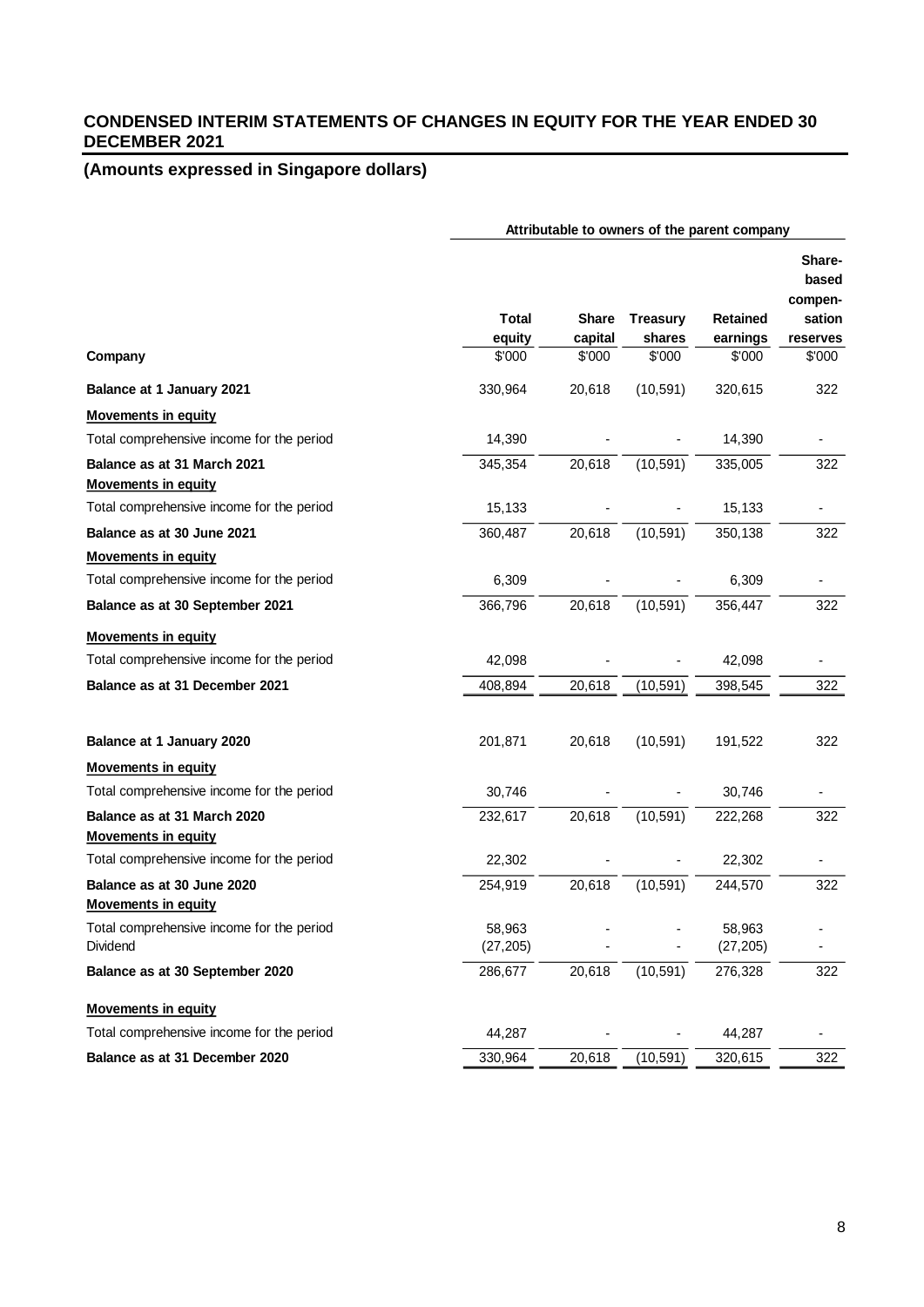#### **NOTES TO INTERIM CONSOLIDATED FINANCIAL STATEMENTS FOR THE YEAR ENDED 31 DECEMBER 2021**

#### **1. Corporate information**

Best World International Limited ("the Company") is a limited liability company incorporated and domiciled in Singapore and is listed on the Singapore Exchange Securities Trading Limited.

The registered office and principal place of business of the Company is located at 26 Tai Seng Street, #05-01, Singapore 534057 and 15A Changi Business Park Central 1, Eightrium, #07- 02, Singapore 486035 respectively.

The principal activities of the Company are those of investment holding and the distribution of nutritional supplement products, personal care products and healthcare equipment.

#### **2. Basis of preparation**

The interim consolidated financial statements of the Group and the statement of financial position and statement of changes in equity of the Company have been prepared in accordance with Singapore Financial Reporting Standards (International) ("SFRS(I)").

The interim financial statements do not include all the information required for a complete set of financial statements. However, selected explanatory notes are included to explain events and transactions that are significant for an understanding of the changes in the Group's financial position and performance since the last unaudited annual financial statements for the year ended 31 December 2020.

The financial statements are presented in Singapore Dollars (SGD or \$) and all values in the tables are rounded to the nearest thousand (\$'000), except when otherwise indicated.

The figures have not been audited or reviewed by auditors.

#### **2.1 Adoption of new standards**

The accounting policies adopted are consistent with those of the used in the most recent audited financial statements except in the current financial year, the Group has adopted all the new and revised standards that are effective for annual periods beginning on or after 1 January 2021.

There was no change in the accounting policies and methods of computation for the current financial period reported on, except the amendments to SFRS(I) 16 on COVID-19 related rent concessions where rental rebates were recognized directly in P&L as other income.

#### **2.2 Use of judgements and estimates**

The preparation of the Group's consolidated interim financial statements requires management to make judgments, estimates and assumptions that affect the reported amounts of revenues, expenses, assets and liabilities, and the disclosure of contingent liabilities at the end of each reporting period. Uncertainty about these assumptions and estimates could result in outcomes that require a material adjustment to the carrying amount of the asset or liability affected in the future periods.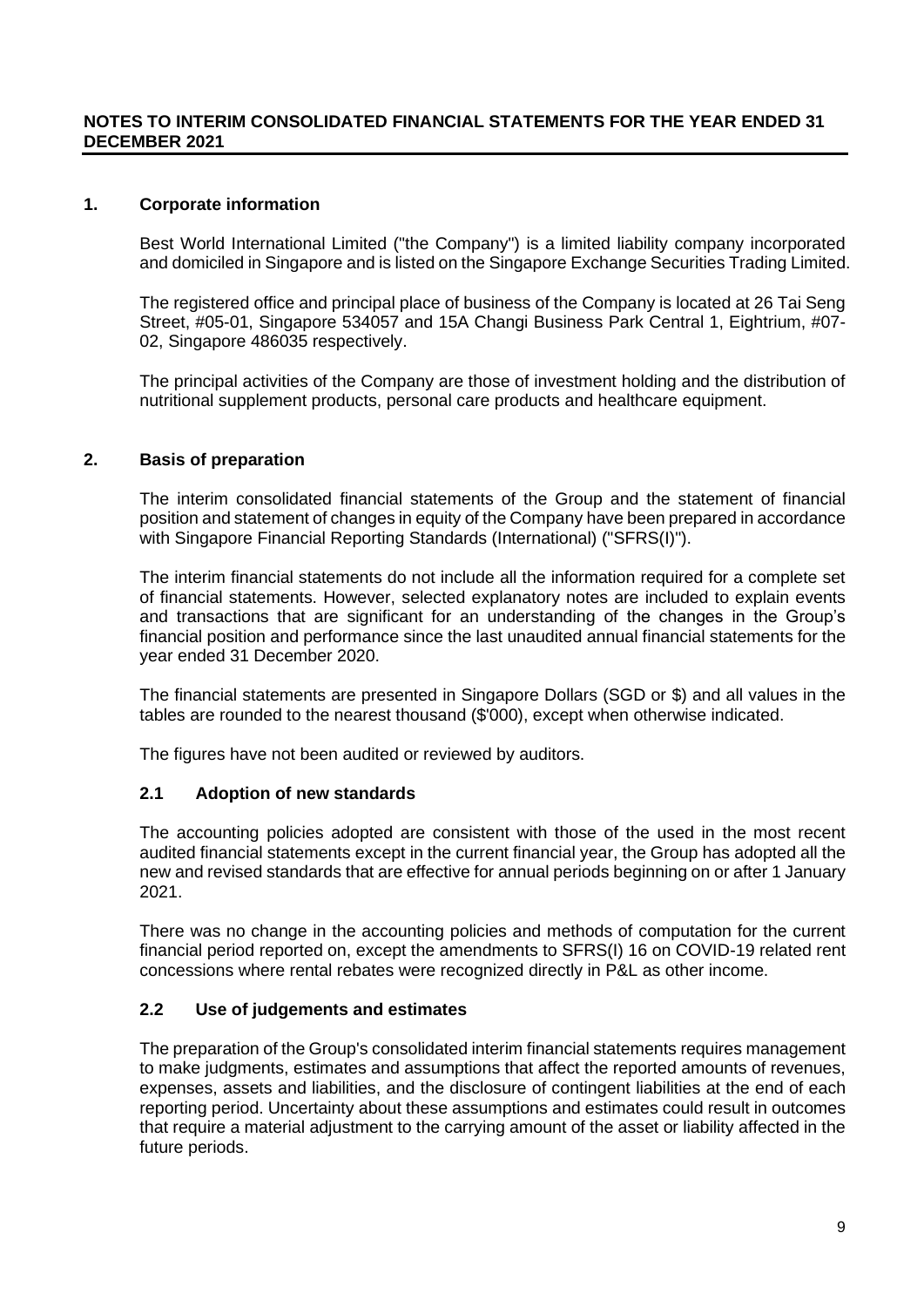### **2. Basis of preparation (Cont'd)**

### **2.2 Use of judgements and estimates (Cont'd)**

The significant judgements made by management in applying the Group's accounting policies and the key sources of estimation uncertainty were the same as those that applied to the audited consolidated financial statements as at and for the year ended 31 December 2020.

Information about estimates, assumptions and judgements in applying accounting policies that have the most significant effect on the amounts recognised in the financial statements are as follows:

There were no significant changes in critical judgements, estimates and assumptions as compared to the audited consolidated financial statements as at and for the year ended 31 December 2020.

### **2.3 Updates on the efforts taken to resolve each outstanding audit issue**

The auditors have issued a disclaimer opinion on the Group's financial statements for the financial year ended 31 December 2020 due to the following reasons and updates on the Group's efforts to resolve each audit issue are as follows:

(i) Business model in China

The Board had engaged the services of relevant legal advisor to assist in the transition to a full direct selling model in China as and when the relevant authorities are ready to accept our submission for expansion of the coverage of our current direct selling license. This will further mitigate any legal and tax risks of operating in China.

(ii) Relationship with the Group's import agents and marketing agent

Management considers this a historical issue after the transition period into the Franchisee model in 2019 and hence does not affect the FY2020 and FY2021 accounts.

(iii) Classification of payments to promotional companies

Under our franchise business in China, the franchisees have entrusted BW Changsha and BWL China to oversee the payment of commissions to their sales representatives through the third party promotion companies since 1 July 2019. In consideration of the third party promotion companies making commission payments to the sales representatives of the franchisees in accordance with BW Changsha's and BWL China's payment structure, withholding and paying the personal income tax of the sales representatives and assisting with recruitment of sales representatives, the service fees payable to the third party promotion companies were recorded as marketing fees as part of distribution costs. These service fees were based on contractual agreements at a rate which is in line with the fees charged by other payment companies that have provided quotes to management in China. Management considers that the classification of the service fees as marketing fees will not impact the net profit and loss of the Group.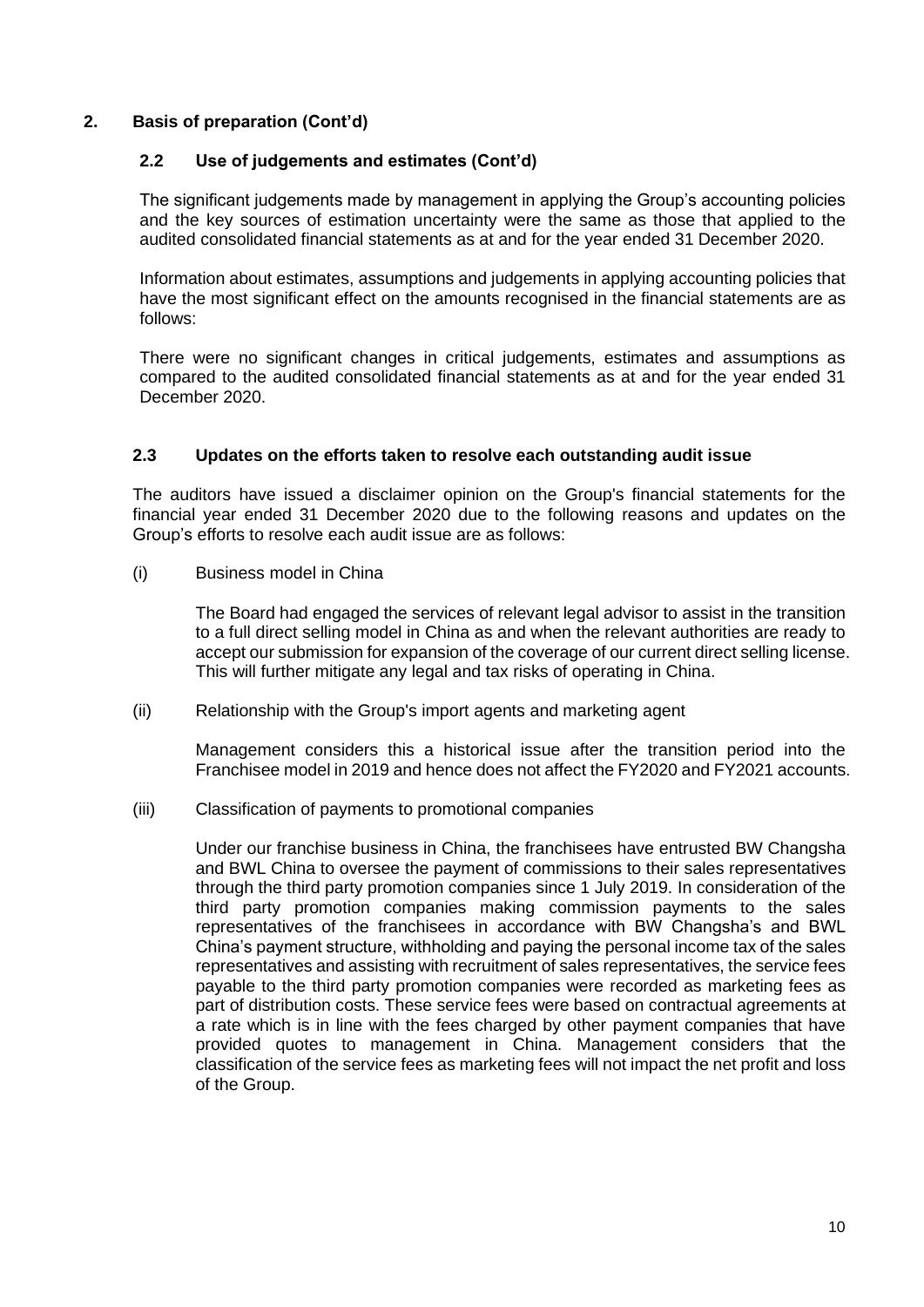### **2. Basis of preparation (Cont'd)**

### **2.3 Updates on the efforts taken to resolve each outstanding audit issue (Cont'd)**

The Board confirms that the impact of the disclaimer of opinion on the recent FY2020 financial statements has been adequately disclosed in the FY2020 annual report.

#### **3. Seasonal operations**

Historically, we record lower revenue in the first quarter of the year due to the long Chinese New Year holidays celebrated in our key markets with the exception of 1Q2021. Also, distributors and franchisees would work harder in the fourth quarter of the year in order to achieve their sales target and hence take a longer than usual break in the following month and during the Chinese New Year holiday season.

#### **4. Segment and revenue information**

For management purposes, the Group organised its business units, into three reportable operating segments as follows:

- (i) The direct selling segment mainly comprises sales generated directly from member customers through direct selling and online channels for the markets of Singapore, Malaysia, Indonesia, Thailand, Taiwan, Hong Kong, Vietnam, Philippines, Korea, Australia, New Zealand, United States, Canada and United Arab Emirates etc.;
- (ii) The franchise segment comprises sales to independent third parties who are permitted to establish and operate BWL Lifestyle Centres in People's Republic of China and exclusively distribute the products under franchise agreements entered into with the Group. Under the Franchise Model, the Group sells the products directly to franchisees; and
- (iii) The other segment comprises sales to customers at export retail price through retailers in the Myanmar and the manufacturing/wholesale segment comprises sales of health supplements manufactured by the Group's Hangzhou factory to wholesalers all over the People's Republic of China.

Except as indicated above, no operating segments have been aggregated to form the above reportable operating segments.

Management monitors the operating results of its business units separately for the purpose of making decisions about resource allocation and performance assessment. Segment performance is evaluated based on operating profit or loss, which in certain respects, as explained in the table below, is measured differently from operating profit or loss in the consolidated financial statements.

Transfer prices between operating segments are on an arm's length basis in a manner similar to transactions with third parties.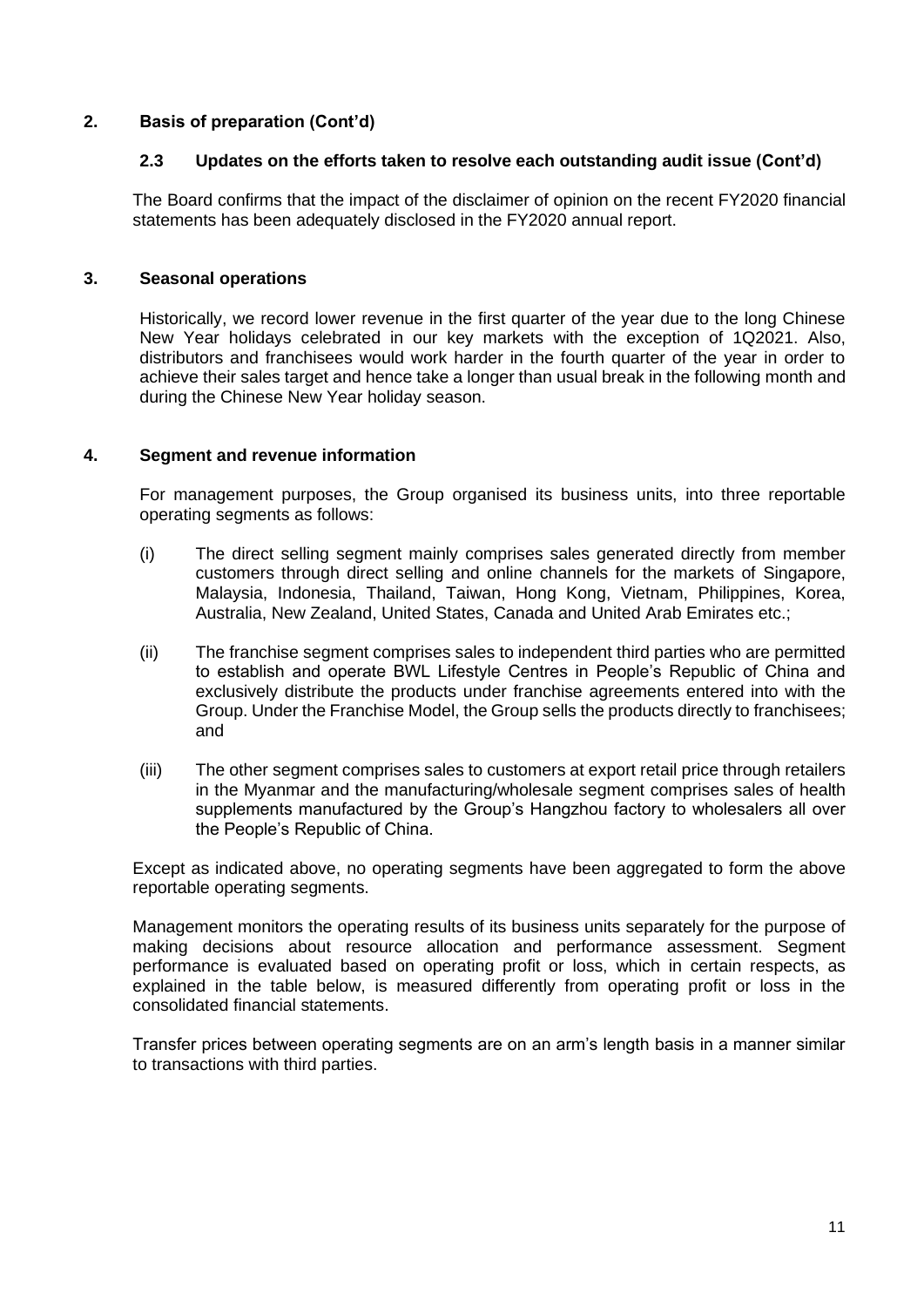# **4 Segment and revenue information (Cont'd)**

# **4.1 Reportable segments**

### **Business Segments For the year ended 31 December 2021**

#### **Group**

|                                                                                                                                                                                                                             | <b>Direct selling</b><br>\$'000   | <b>Franchise</b><br>\$ '000     | <b>Others</b><br>\$ '000  | <u> Un-</u><br>allocated<br>\$ '000                                      | <b>Total</b><br>\$ '000                                                  |
|-----------------------------------------------------------------------------------------------------------------------------------------------------------------------------------------------------------------------------|-----------------------------------|---------------------------------|---------------------------|--------------------------------------------------------------------------|--------------------------------------------------------------------------|
| External sales and services                                                                                                                                                                                                 | 292,849                           | 286,074                         | 1,113                     |                                                                          | 580,036                                                                  |
| <b>Recurring EBITDA</b>                                                                                                                                                                                                     | 94,353                            | 118,133                         | (3, 126)                  | 2,196                                                                    | 211,556                                                                  |
| Interest income<br>Interest expense<br>Depreciation<br>Amortisation<br>Share of results of a joint venture<br>Share of results of an associate                                                                              | 2,136<br>(204)<br>(3,811)<br>(16) | 2,316<br>(77)<br>(1,578)<br>(3) | 98<br>(95)<br>312<br>(88) | 9<br>(55)<br>(182)<br>(231)<br>646<br>(179)                              | 4,559<br>(431)<br>(5,259)<br>(338)<br>646<br>(179)                       |
| Profit (Loss) before tax from continuing operations                                                                                                                                                                         | 92,458                            | 118,791                         | (2,899)                   | 2,204                                                                    | 210,554                                                                  |
| Income tax expense                                                                                                                                                                                                          |                                   |                                 |                           |                                                                          | (60, 457)                                                                |
| Profit from continuing operations                                                                                                                                                                                           |                                   |                                 |                           |                                                                          | 150,097                                                                  |
| Other segment items                                                                                                                                                                                                         |                                   |                                 |                           |                                                                          |                                                                          |
| Additions to property, plant and equipment                                                                                                                                                                                  | 563                               | 235                             | 8                         | 33,613                                                                   | 34,419                                                                   |
| Additions to intangible assets<br>Additions to Other intangible assets                                                                                                                                                      | 30                                | 10                              |                           | 358                                                                      | 40<br>358                                                                |
| <b>Assets and liabilities</b>                                                                                                                                                                                               |                                   |                                 |                           |                                                                          |                                                                          |
| Total assets for reportable segments                                                                                                                                                                                        | 311,162                           | 302,090                         | 14,964                    | 14,464                                                                   | 642,680                                                                  |
| Unallocated:<br>Investment property<br>Other intangible assets<br>Investment in a joint venture<br>Investment in an associate<br>Deferred tax assets<br>Other financial assets<br>Other assets<br>Other unallocated amounts |                                   |                                 |                           | 1,091<br>7,872<br>38,372<br>4,994<br>22,144<br>19,711<br>20,647<br>6,244 | 1,091<br>7,872<br>38,372<br>4,994<br>22,144<br>19,711<br>20,647<br>6,244 |
| <b>Total group assets</b>                                                                                                                                                                                                   | 311,162                           | 302,090                         | 14,964                    | 135,539                                                                  | 763,755                                                                  |
| Total liabilities for reportable segments                                                                                                                                                                                   | (57, 748)                         | (128, 052)                      | (5,286)                   | (10, 292)                                                                | (201, 378)                                                               |
| Unallocated<br>Deferred tax liabilities<br>Other financial liabilities<br>Income tax payable                                                                                                                                |                                   |                                 |                           | (12, 347)<br>(19, 632)<br>(28, 495)                                      | (12, 347)<br>(19, 632)<br>(28, 495)                                      |
| <b>Total group liabilities</b>                                                                                                                                                                                              | (57, 748)                         | (128, 052)                      | (5,286)                   | (70, 766)                                                                | (261, 852)                                                               |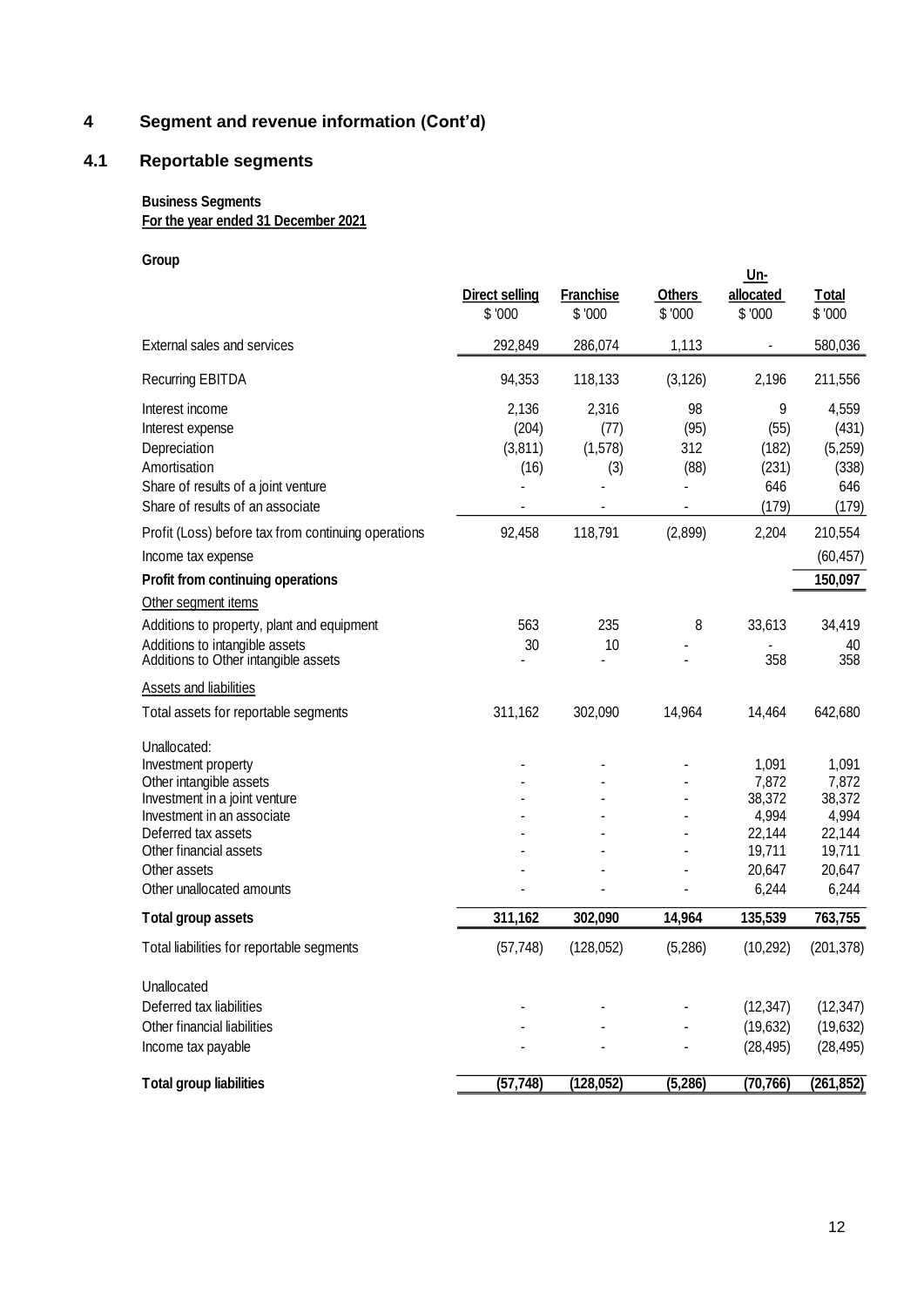# **4 Segment and revenue information (Cont'd)**

# **4.1 Reportable segments (Cont'd)**

### **Business Segments For the year ended 31 December 2020 Group**

|                                                                                                                                                                                                                                                                  | <b>Direct selling</b><br>\$'000           | <b>Franchise</b><br>\$ '000                 | <b>Others</b><br>\$'000         | Unallocated<br>\$ '000                                  | <b>Total</b><br>\$'000                                                                 |
|------------------------------------------------------------------------------------------------------------------------------------------------------------------------------------------------------------------------------------------------------------------|-------------------------------------------|---------------------------------------------|---------------------------------|---------------------------------------------------------|----------------------------------------------------------------------------------------|
| External sales and services                                                                                                                                                                                                                                      | 270,192                                   | 276,623                                     | 1,819                           | $\qquad \qquad \blacksquare$                            | 548,634                                                                                |
| <b>Recurring EBITDA</b>                                                                                                                                                                                                                                          | 81,881                                    | 125,380                                     | (1,652)                         | (5,824)                                                 | 199,785                                                                                |
| Interest income<br>Interest expense<br>Depreciation<br>Amortisation<br>Share of results of a joint venture<br>Share of results of an associate<br>Profit (Loss) before tax from continuing operations<br>Income tax expense<br>Profit from continuing operations | 251<br>(238)<br>(3,075)<br>(13)<br>78,806 | 1,003<br>(171)<br>(3,214)<br>(3)<br>122,995 | 185<br>(34)<br>(63)<br>(1, 564) | 16<br>(55)<br>(154)<br>(231)<br>787<br>(242)<br>(5,703) | 1,455<br>(464)<br>(6, 477)<br>(310)<br>787<br>(242)<br>194,534<br>(59, 730)<br>134,804 |
| Other segment items                                                                                                                                                                                                                                              |                                           |                                             |                                 |                                                         |                                                                                        |
| Additions to property, plant and equipment                                                                                                                                                                                                                       | 925                                       | 649                                         | $\overline{c}$                  | 10,436                                                  | 12,012                                                                                 |
| Additions to intangible assets<br><b>Assets and liabilities</b>                                                                                                                                                                                                  | 15                                        | 17                                          |                                 |                                                         | 32                                                                                     |
| Total assets for reportable segments<br>Unallocated:<br>Investment property<br>Other intangible assets<br>Investment in a joint venture<br>Investment in an associate<br>Deferred tax assets                                                                     | 173,913                                   | 268,814                                     | 9,173                           | 31,064<br>1,109<br>7,744<br>48,958<br>5,173<br>27,138   | 482,964<br>1,109<br>7,744<br>48,958<br>5,173<br>27,138                                 |
| Other financial assets<br>Other assets<br>Other unallocated amounts                                                                                                                                                                                              |                                           |                                             |                                 | 18,010<br>15,282<br>4,010                               | 18,010<br>15,282<br>4,010                                                              |
| Total group assets                                                                                                                                                                                                                                               | 173,913                                   | 268,814                                     | 9,173                           | 158,488                                                 | 610,388                                                                                |
| Total liabilities for reportable segments                                                                                                                                                                                                                        | (77, 815)                                 | (102, 739)                                  | (38)                            | (3,958)                                                 | (184, 550)                                                                             |
| Unallocated:<br>Deferred tax liabilities<br>Other financial liabilities<br>Income tax payable<br>Deferred grant income                                                                                                                                           |                                           |                                             |                                 | (8, 298)<br>(33, 598)<br>(39, 475)<br>(280)             | (8, 298)<br>(33, 598)<br>(39, 475)<br>(280)                                            |
| <b>Total group liabilities</b>                                                                                                                                                                                                                                   | (77, 815)                                 | (102, 739)                                  | (38)                            | (85, 609)                                               | (266, 201)                                                                             |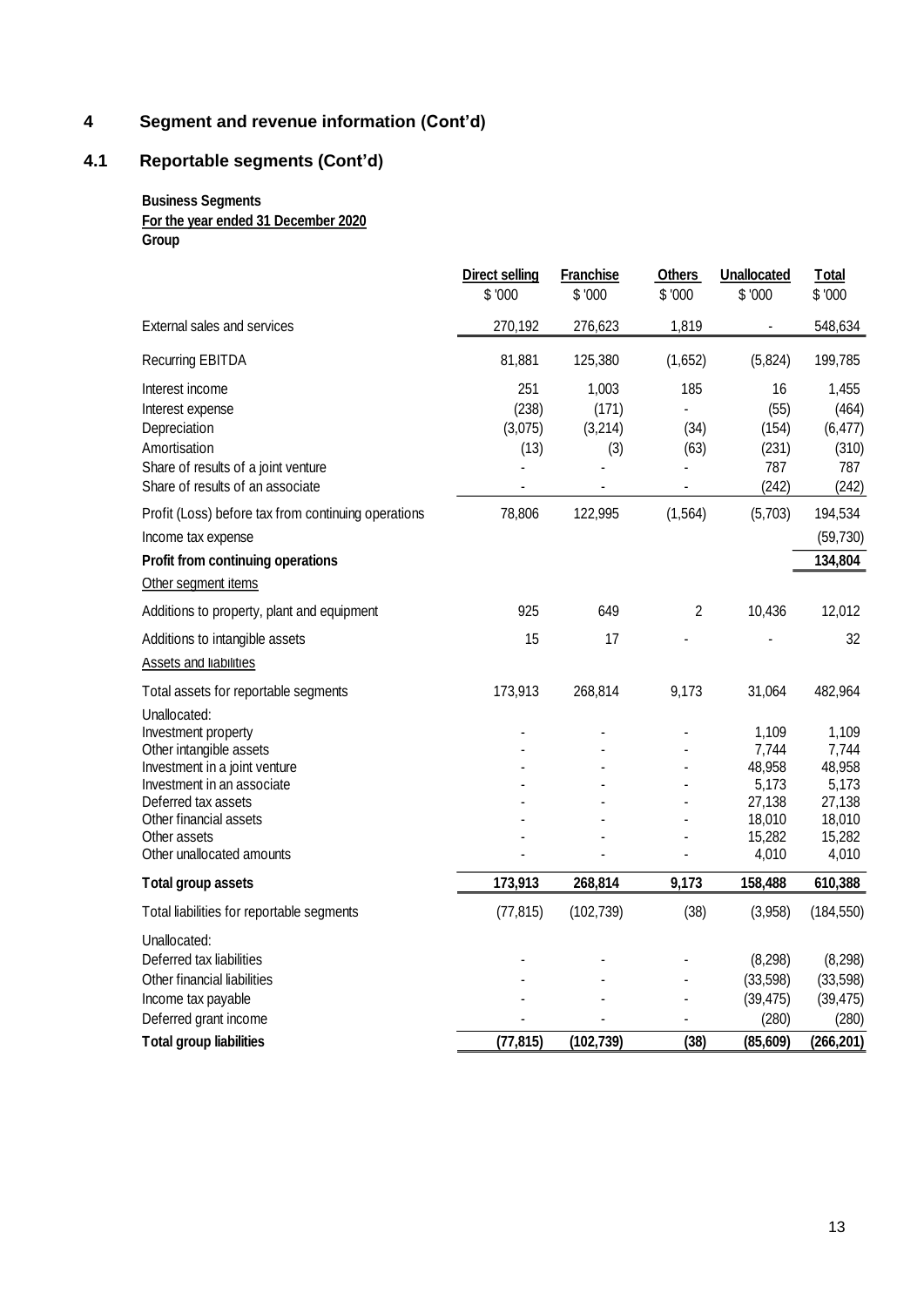# **4 Segment and revenue information (Cont'd)**

# **4.2 Disaggregation of revenue**

|                                     | Group              |         |  |  |
|-------------------------------------|--------------------|---------|--|--|
|                                     | For the year ended |         |  |  |
|                                     | 2021               |         |  |  |
|                                     | \$'000             | \$'000  |  |  |
| <b>Primary geographical markets</b> |                    |         |  |  |
| Singapore                           | 44,404             | 27,456  |  |  |
| People's Republic of China          | 287,013            | 278,295 |  |  |
| Taiwan                              | 162,906            | 166,807 |  |  |
| Malaysia                            | 38,154             | 45,239  |  |  |
| Others                              | 47,559             | 30,837  |  |  |
| Total revenue                       | 580,036            | 548,634 |  |  |

|                                 | Group<br>For the year ended |                |
|---------------------------------|-----------------------------|----------------|
|                                 | 2021<br>\$'000              | 2020<br>\$'000 |
| <b>Major operating segments</b> |                             |                |
| Direct selling                  | 292,849                     | 270,192        |
| Franchise                       | 286,074                     | 276,623        |
| <b>Others</b>                   | 1,113                       | 1,819          |
| Total revenue                   | 580,036                     | 548,634        |

The timing of the Group's transfer of goods or services are recognised at a point in time.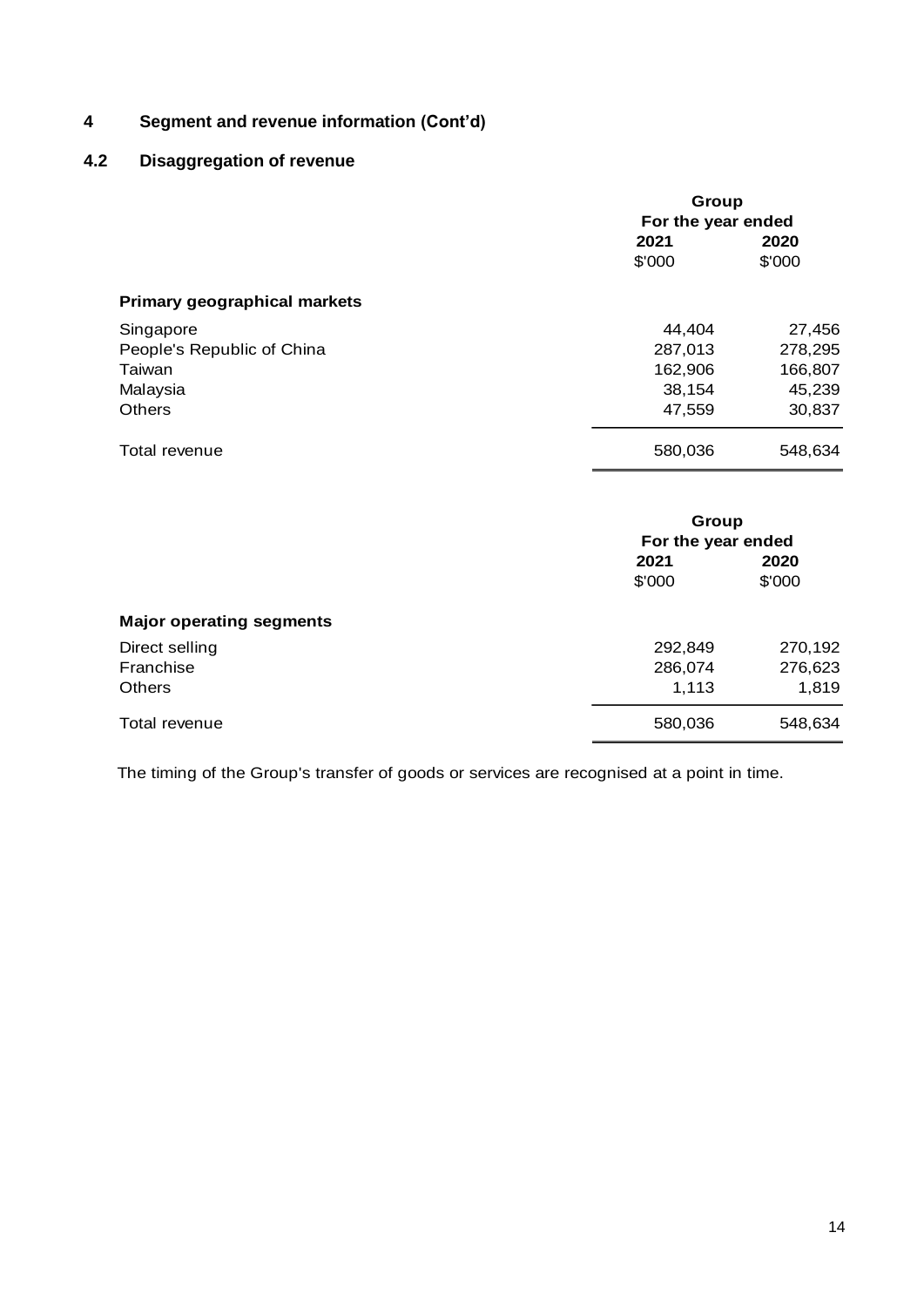# **5. Financial assets and financial liabilities**

The following table categories the carrying amounts of financial assets and liabilities recorded at the end of the reporting period:

|                                                              | Group               |                     | Company                        |                     |
|--------------------------------------------------------------|---------------------|---------------------|--------------------------------|---------------------|
|                                                              | 31-Dec-21<br>\$'000 | 31-Dec-20<br>\$'000 | 31-Dec-21<br>\$'000            | 31-Dec-20<br>\$'000 |
| <b>Financial assets:</b>                                     |                     |                     |                                |                     |
| <b>Non-Current:</b>                                          |                     |                     |                                |                     |
| Financial assets at fair value through profit or loss        |                     |                     |                                |                     |
| Other financial assets                                       | 4,972               | 4,585               |                                |                     |
| <b>Financial assets at amortised cost</b>                    |                     |                     |                                |                     |
| Other financial assets                                       | 269                 | 791                 | 269                            | 791                 |
| Total financial assets (non-current)                         | 5,241               | 5,376               | 269                            | 791                 |
| <b>Current:</b>                                              |                     |                     |                                |                     |
| <b>Financial assets at fair value through profit or loss</b> |                     |                     |                                |                     |
| Other financial assets                                       | 14,200              | 12,634              | 14,200                         | 12,634              |
| <b>Financial assets at amortised cost</b>                    |                     |                     |                                |                     |
| Cash and bank balances                                       | 474,827             | 334,032             | 298,149                        | 175,104             |
| Other financial assets                                       | 270                 |                     | 270                            |                     |
| Trade and other receivables                                  | 6,140               | 4,578               | 17,687                         | 125,847             |
| Total financial assets at amortised cost (current)           | 481,237             | 338,610             | 316,106                        | 300,951             |
| <b>Total financial assets (current)</b>                      | 495,437             | 351,244             | 330,306                        | 313,585             |
| <b>Total financial assets</b>                                | 500,678             | 356,620             | 330,575                        | 314,376             |
|                                                              |                     |                     |                                |                     |
|                                                              | Group<br>31-Dec-21  | 31-Dec-20           | Company<br>31-Dec-21 31-Dec-20 |                     |
|                                                              | \$'000              | \$'000              | \$'000                         | \$'000              |
| <b>Financial liabilities:</b>                                |                     |                     |                                |                     |
| <b>Non-Current:</b>                                          |                     |                     |                                |                     |
| Financial liabilities at fair value through profit or loss   |                     |                     |                                |                     |
| Other financial liabilities                                  | 19,632              | 32,798              |                                |                     |
| <b>Financial liabilities at amortised cost</b>               |                     |                     |                                |                     |
| Lease liabilities                                            | 8,948               | 6,362               | 1,021                          | 2,388               |
| Total financial liabiltiies (non-current)                    | 28,580              | 39,160              | 1,021                          | 2,388               |
| <b>Current:</b>                                              |                     |                     |                                |                     |
| <b>Financial liabilities at amortised cost</b>               |                     |                     |                                |                     |
| Trade and other payables                                     | 147,940             | 142,519             | 56,124                         | 69,019              |
| Other financial liabilities                                  |                     | 800                 |                                | 800                 |
| Lease liabilities                                            | 5,085               | 3,731               | 1,367                          | 1,389               |
| Total financial liabilities at amortised cost (Current)      | 153,025             | 147,050             | 57,491                         | 71,208              |
| <b>Total financial liabilities</b>                           | 181,605             | 186,210             | 58,512                         | 73,596              |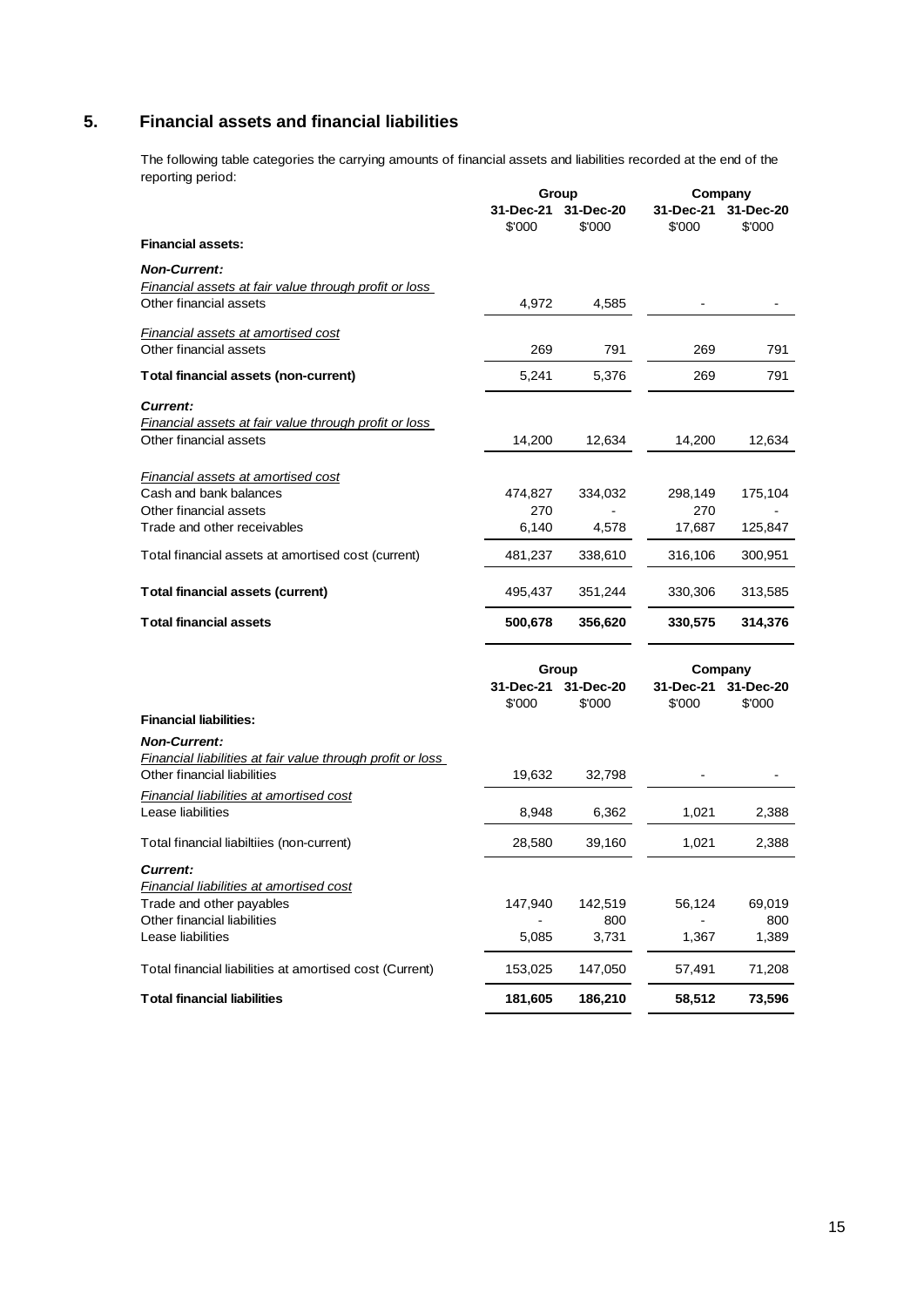### **5. Fair value of assets and liabilities (Cont'd)**

#### (a) *Fair value hierarchy*

The Group categories fair value measurements using a fair value hierarchy that is dependent on the valuation inputs used as follows:

- Level 1 Quoted prices (unadjusted) in active market for identical assets or liabilities that the Group can access at the measurement date,
- Level 2 Inputs other than quoted prices included within Level 1 that are observable for the asset or liability, either directly or indirectly, and
- Level 3 Unobservable inputs for the asset or liability.

Fair value measurements that use inputs of different hierarchy levels are categorised in its entirety in the same level of the fair value hierarchy as the lowest level input that is significant to the entire measurement.

There were no transfers between the levels of fair value measurements during the financial year.

#### (b) *Assets and liabilities measured at fair value*

The following table shows an analysis of each class of assets and liabilities measured at fair value by level at the end of the reporting period:

|                                                                                                                 | Group<br>As at 31 Dec 2021<br>\$'000                   |                                                    | Group<br>As at 31 Dec 2020<br>\$'000                                                 |                                                    |
|-----------------------------------------------------------------------------------------------------------------|--------------------------------------------------------|----------------------------------------------------|--------------------------------------------------------------------------------------|----------------------------------------------------|
|                                                                                                                 | the reporting date using<br>Quoted prices<br>in active | Fair value measurements at                         | Fair value measurements at<br>the reporting date using<br>Quoted prices<br>in active |                                                    |
|                                                                                                                 | markets for<br>identical<br>instruments<br>(Level 1)   | Significant<br>unobservable<br>inputs<br>(Level 3) | markets for<br>identical<br>instruments<br>(Level 1)                                 | Significant<br>unobservable<br>inputs<br>(Level 3) |
| <b>Recurring fair value</b><br>measurements assets:                                                             |                                                        |                                                    |                                                                                      |                                                    |
| Other financial assets<br>- Financial instruments at<br><b>FVPL</b><br>- Call option - Pedal<br>Pulses Ltd.     | 14,200                                                 | 4,972                                              | 12,634                                                                               | 4,585                                              |
| <b>Recurring fair value</b><br>measurements liabilities:<br>Other financial liabilities<br>- Put option – Pedal |                                                        |                                                    |                                                                                      |                                                    |
| Pulses Ltd.                                                                                                     |                                                        | (19, 632)                                          |                                                                                      | (32, 798)                                          |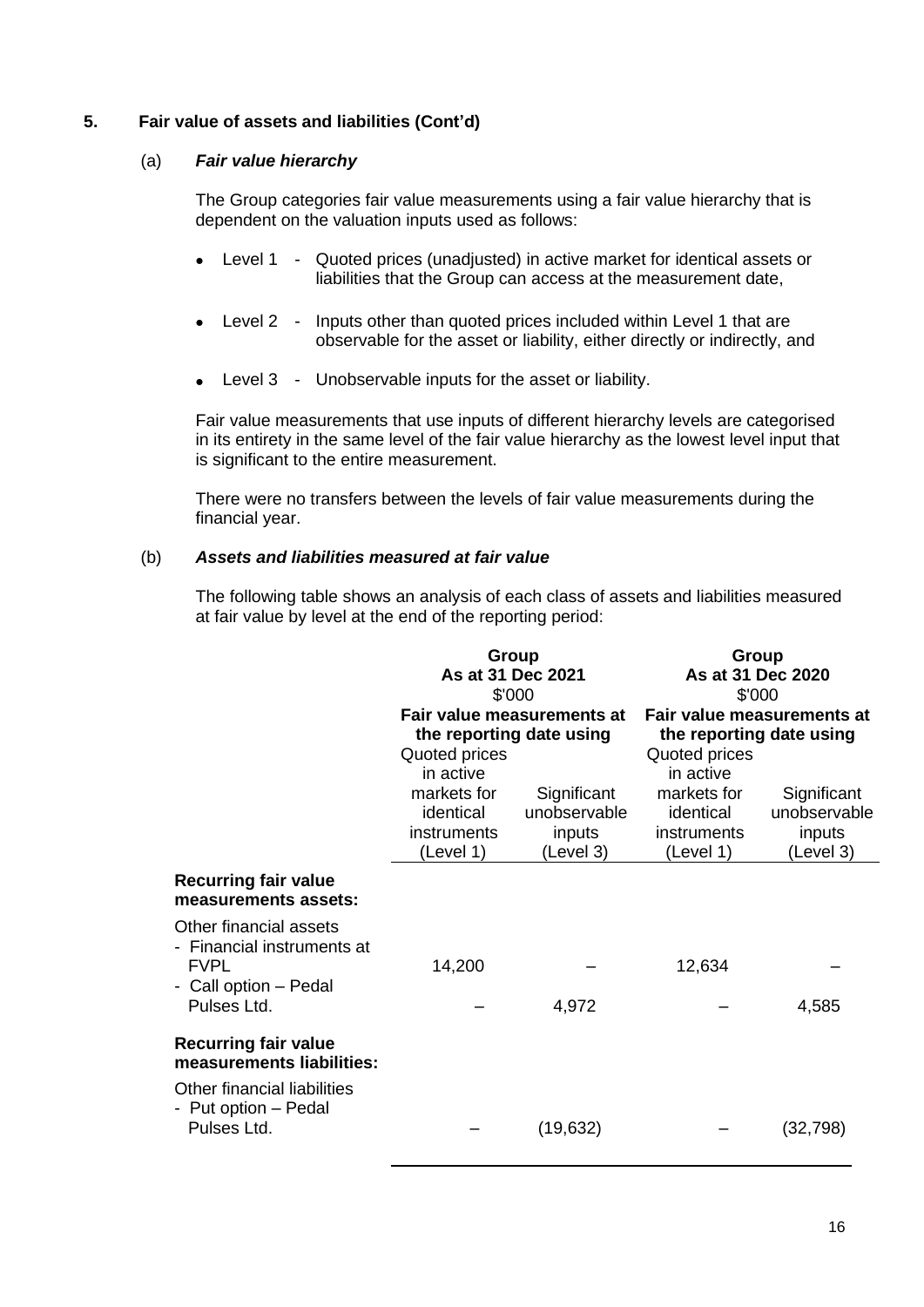# **5. Fair value of assets and liabilities (Cont'd)**

# (b) *Assets and liabilities measured at fair value (Cont'd)*

# Movements in Level 3 assets measured at fair value

The following table presents the reconciliation for all assets measured at fair value based on significant unobservable inputs (Level 3):

|                                                                                                     | Group<br>\$'000                                                                                        |                                              |                      |
|-----------------------------------------------------------------------------------------------------|--------------------------------------------------------------------------------------------------------|----------------------------------------------|----------------------|
|                                                                                                     | Fair value measurements at the<br>reporting date using significant<br>unobservable inputs<br>(Level 3) |                                              |                      |
|                                                                                                     | <b>Call option</b>                                                                                     | <b>Put option</b><br>derivatives derivatives | Total                |
| At 1 January 2020<br>Additions<br>Net fair value change in profit or loss                           | 6,185<br>(1,600)                                                                                       | (29, 594)<br>(3,204)                         | (23, 409)<br>(4,804) |
| At 31 December 2020, 1 January 2021 and<br>31 March 2021<br>Net fair value change in profit or loss | 4,585<br>500                                                                                           | (32, 798)<br>(863)                           | (28, 213)<br>(363)   |
| At 30 June 20201 and 30 September 2021                                                              | 5,085                                                                                                  | (33,661)                                     | (28, 576)            |
| Net fair value change in profit or loss<br>Foreign exchange adjustment                              | (265)<br>152                                                                                           | 15,299<br>(1,270)                            | 15,034<br>(1, 118)   |
| At 31 December 2021                                                                                 | 4,972                                                                                                  | (19, 632)                                    | (14,660)             |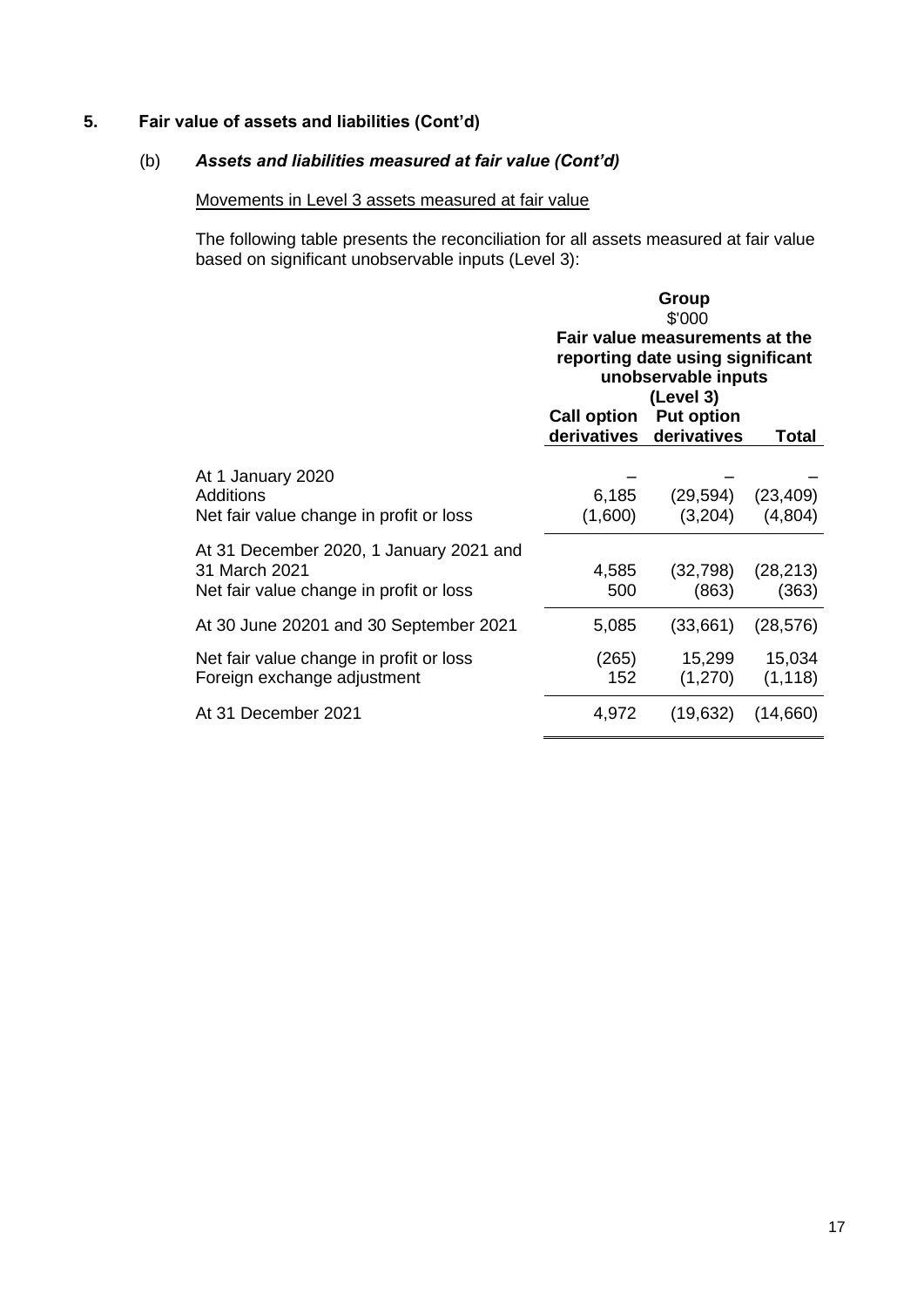# **5. Fair value of assets and liabilities (cont'd)**

# (c) *Assets and liabilities not carried at fair value but for which fair value is disclosed*

The following table shows an analysis of the Group's assets and liabilities not measured at fair value, for which fair value is disclosed:

|                                                                                           |                                                                                | Group<br>As at 31 December 2021<br>\$'000                 |                               |                           |
|-------------------------------------------------------------------------------------------|--------------------------------------------------------------------------------|-----------------------------------------------------------|-------------------------------|---------------------------|
|                                                                                           | <b>Quoted prices in</b><br>active markets for<br>identical assets              | <b>Significant</b><br>unobservable<br>inputs              | Fair<br>value<br><b>Total</b> | <b>Carrying</b><br>amount |
|                                                                                           | (Level 1)                                                                      | (Level 3)                                                 |                               |                           |
| <b>Assets</b><br>Investment property<br>Other financial assets                            |                                                                                | 3,100                                                     | 3,100                         | 1,091                     |
| - Financial instruments<br>at amortised cost                                              | 529                                                                            |                                                           | 529                           | 539                       |
|                                                                                           |                                                                                | Group<br>As at 31 December 2020<br>\$'000                 |                               |                           |
|                                                                                           | <b>Quoted prices in</b><br>active markets for<br>identical assets<br>(Level 1) | <b>Significant</b><br>unobservable<br>inputs<br>(Level 3) | Fair<br>value<br><b>Total</b> | Carrying<br>amount        |
|                                                                                           |                                                                                |                                                           |                               |                           |
| <b>Assets</b><br>Investment property<br>Other financial assets<br>- Financial instruments |                                                                                | 3,100                                                     | 3,100                         | 1,109                     |
| at amortised cost                                                                         | 611                                                                            |                                                           | 611                           | 791                       |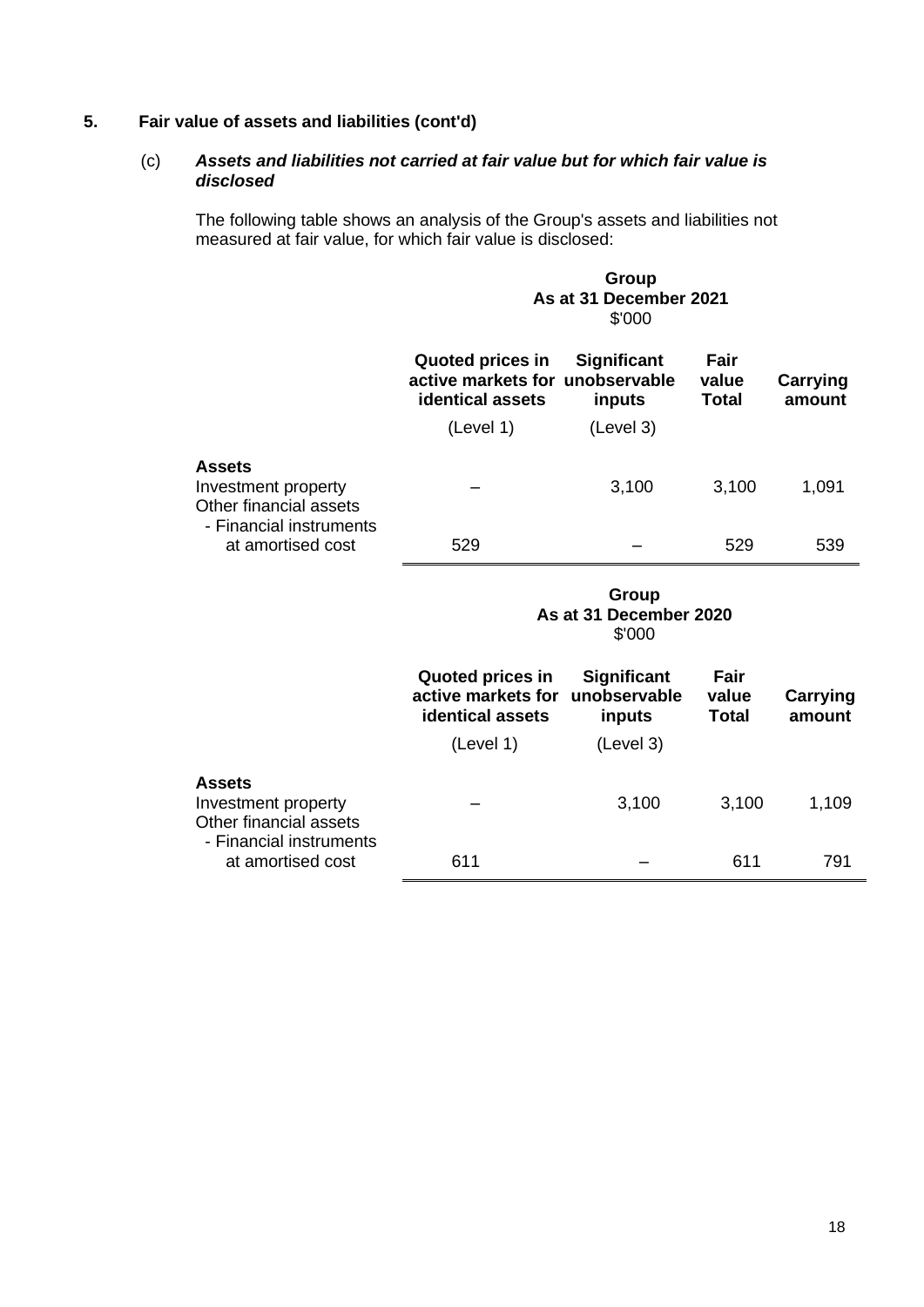# **6. Other operating income**

|                      | Group<br>For the year ended<br>31 December |        |  |
|----------------------|--------------------------------------------|--------|--|
|                      |                                            |        |  |
|                      | 2021                                       | 2020   |  |
|                      | \$'000                                     | \$'000 |  |
| Rental income        | 304                                        | 65     |  |
| Government grants    | 7,708                                      | 3,026  |  |
| Miscellaneous income | 1,042                                      | 210    |  |
|                      | 9,054                                      | 3,301  |  |

# **7. Other gains (Other losses), net**

|                                                          | Group<br>For the year ended<br>31 December |         |
|----------------------------------------------------------|--------------------------------------------|---------|
|                                                          | 2021                                       | 2020    |
|                                                          | \$'000                                     | \$'000  |
| Expected credit loss on trade and other receivables, net |                                            | (4)     |
| Fair value (loss) gains on other financial assets        | (90)                                       | 521     |
| Fair value gains on foreign exchange derivatives         | 800                                        | 17      |
| Fair value change in call options                        | 235                                        | (1,600) |
| Fair value change in put option                          | 14,436                                     | (3,204) |
| Foreign exchange gains, net                              | 2,097                                      | 2,764   |
| Impairment loss on investment in joint venture           | (10, 312)                                  |         |
| Inventories written-down                                 | (947)                                      | (758)   |
| Loss on disposal of other financial assets               | (162)                                      |         |
| Loss on disposal of property, plant and equipment        | (40)                                       | (7)     |
| Write-back of allowance on trade receivable, net         | 11                                         |         |
| <b>Others</b>                                            |                                            | (3)     |
|                                                          | 6,028                                      | (2,274) |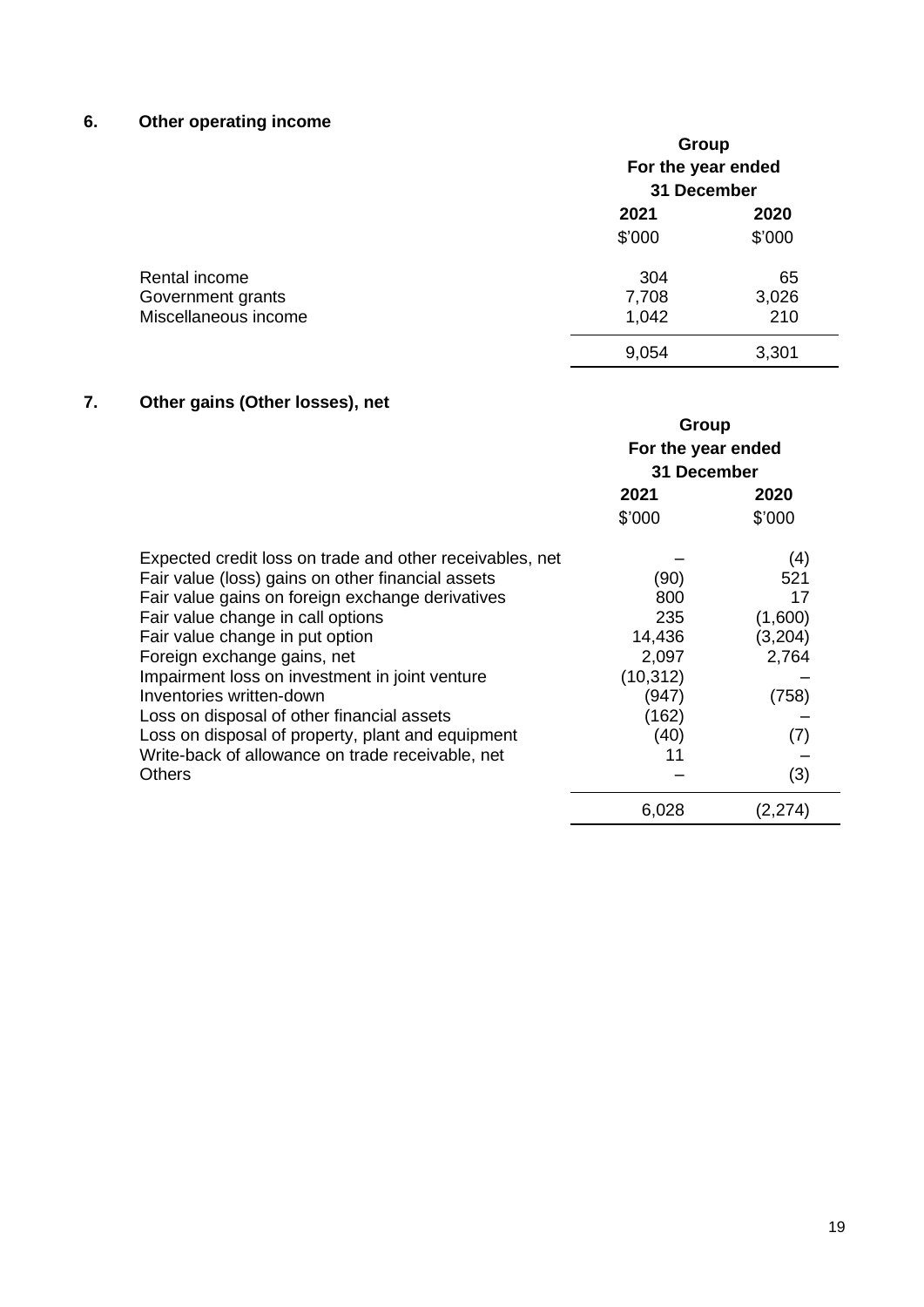# **8. Profit before income tax**

|                                               | <b>Group</b><br>For the year ended |         |  |
|-----------------------------------------------|------------------------------------|---------|--|
|                                               |                                    |         |  |
|                                               | 31 December                        |         |  |
|                                               | 2021                               | 2020    |  |
|                                               | \$'000                             | \$'000  |  |
| Included in distribution costs                |                                    |         |  |
| <b>Commission expenses</b>                    | 93,961                             | 106,356 |  |
| Franchise sales related expenses              | 14,524                             | 13,339  |  |
| Included in administrative expenses           |                                    |         |  |
| Employee benefit expenses                     | 74,294                             | 65,080  |  |
| Amortisation of intangible assets             | 107                                | 79      |  |
| Amortisation of other intangible asset        | 231                                | 231     |  |
| Depreciation of right-of-use assets           | 3,248                              | 4,184   |  |
| Depreciation of property, plant and equipment | 1,993                              | 2,275   |  |
| Depreciation of investment property           | 18                                 | 18      |  |

# **9. Income tax expense**

(a) Major components of income taxes recognised in profit or loss

|                                                  | Group<br>For the year ended<br>31 December |                |  |
|--------------------------------------------------|--------------------------------------------|----------------|--|
|                                                  | 2021<br>\$'000                             | 2020<br>\$'000 |  |
| <b>Consolidated statement of profit or loss:</b> |                                            |                |  |
| Current income tax:                              |                                            |                |  |
| - Current income taxation                        | 44,506                                     | 57,120         |  |
| - Under provision in respect of previous years   | 949                                        | 7,128          |  |
| - Withholding tax                                | 8,291                                      | 6,101          |  |
|                                                  | 53,746                                     | 70,349         |  |
| Deferred expenses (income) tax:                  |                                            |                |  |
| - Origination and reversal of temporary          |                                            |                |  |
| differences                                      | 6,563                                      | (10, 619)      |  |
| Income tax expense recognised in profit or       |                                            |                |  |
| loss                                             | 60,457                                     | 59,730         |  |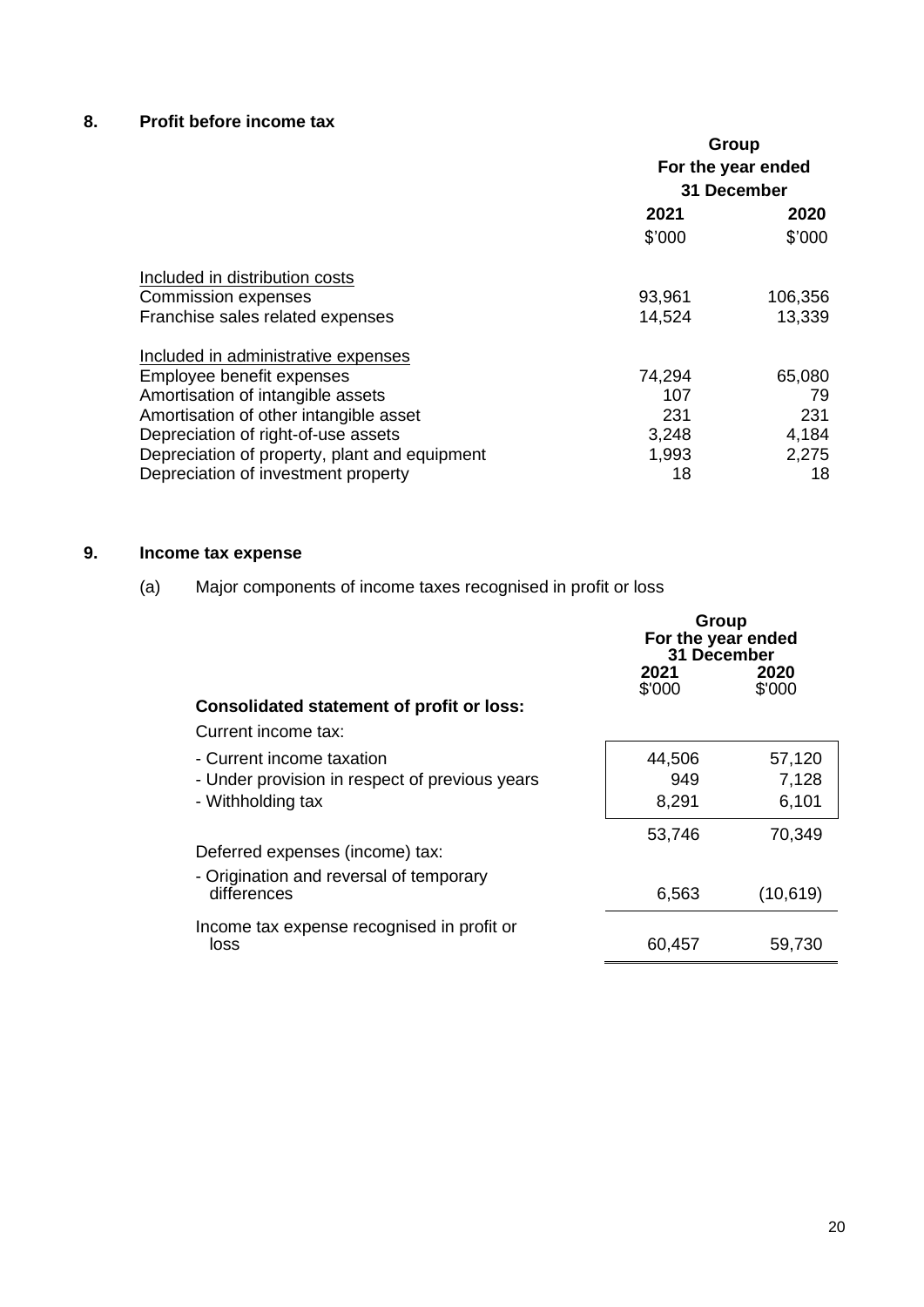### **10. Property, plant and equipment**

During the year ended 31 December 2021, the Group acquired assets amounting to \$34,419,000 (31 December 2020: \$12,012,000) and disposed of assets amounting to \$1,614,000 (31 December 2020: \$398,000).

### **11. Investment property**

|                                | Group           |                 |  |
|--------------------------------|-----------------|-----------------|--|
|                                | As at 31        | As at 31        |  |
|                                | <b>Dec 2021</b> | <b>Dec 2020</b> |  |
|                                | \$'000          | \$'000          |  |
| At cost                        | 1,400           | 1,400           |  |
| Less: accumulated amortisation | (309)           | (291)           |  |
| Net book value                 | 1,091           | 1,109           |  |
|                                |                 |                 |  |

# **12. Intangible assets**

|                                | Group                                        |                                       |                                              | Company                                      |
|--------------------------------|----------------------------------------------|---------------------------------------|----------------------------------------------|----------------------------------------------|
|                                | <b>As at 31</b><br><b>Dec 2021</b><br>\$'000 | As at 31<br><b>Dec 2020</b><br>\$'000 | <b>As at 31</b><br><b>Dec 2021</b><br>\$'000 | <b>As at 31</b><br><b>Dec 2020</b><br>\$'000 |
| Goodwill                       | 1,016                                        | 1,016                                 |                                              |                                              |
| Licenses                       | 8,873                                        | 8,641                                 |                                              |                                              |
| <b>Trademarks</b>              | 926                                          | 908                                   | 663                                          | 652                                          |
| Customer relationship          | 740                                          | 740                                   |                                              |                                              |
|                                | 11,555                                       | 11,305                                | 663                                          | 652                                          |
| Less: accumulated amortisation | (10, 405)                                    | (10, 129)                             | (617)                                        | (613)                                        |
| Net book value                 | 1,150                                        | 1,176                                 | 51                                           | 39                                           |

### **13. Other intangible assets**

|                                | Group           |                 |  |
|--------------------------------|-----------------|-----------------|--|
|                                | As at 31        | As at 31        |  |
|                                | <b>Dec 2021</b> | <b>Dec 2020</b> |  |
|                                | \$'000          | \$'000          |  |
| At cost                        | 9,096           | 8,737           |  |
| Less: accumulated amortisation | (1,224)         | (993)           |  |
| Net book value                 | 7,872           | 7,744           |  |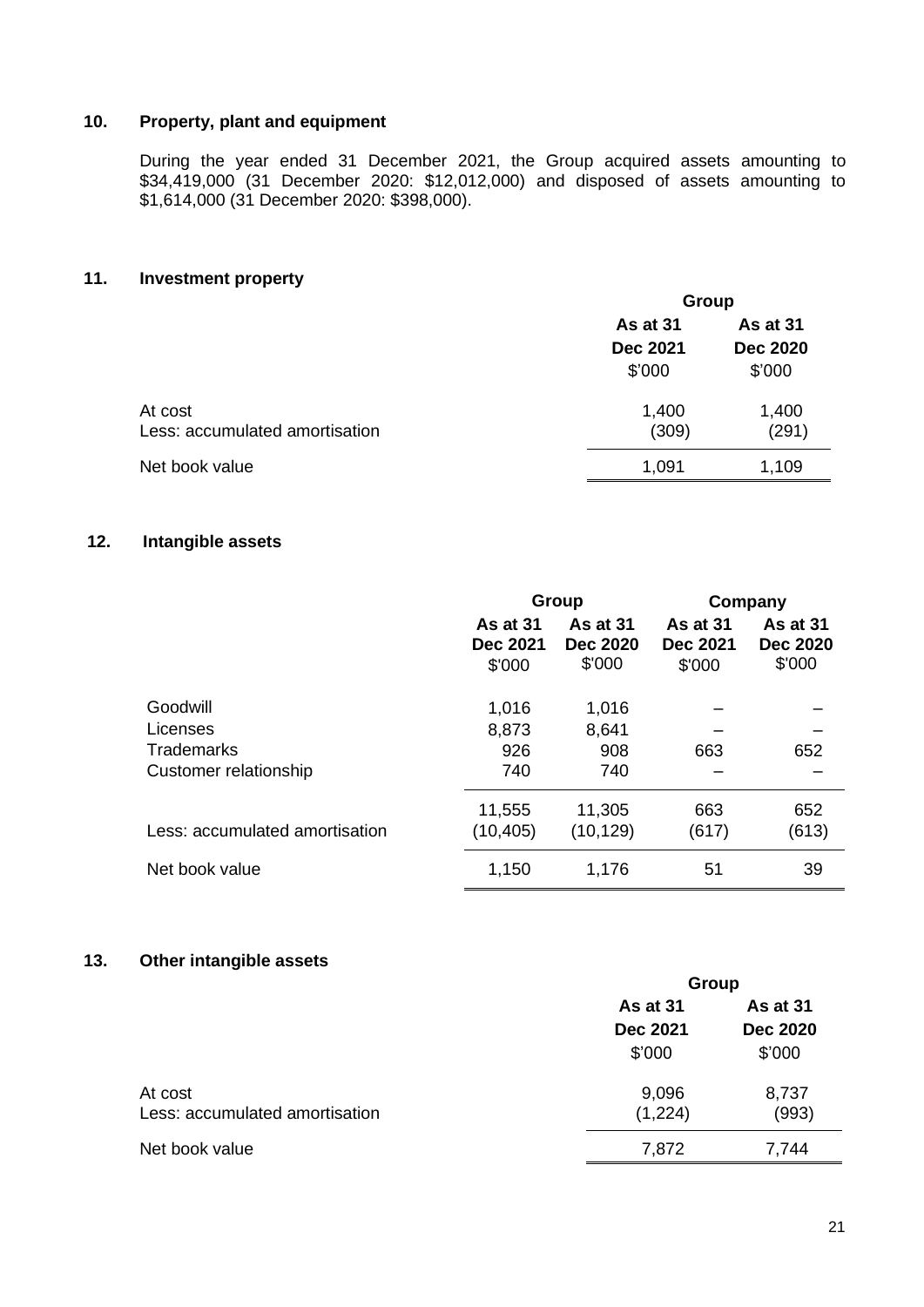# **14. Investment in a joint venture**

|                                                     | <b>Group</b> |              |  |
|-----------------------------------------------------|--------------|--------------|--|
|                                                     | As at 31 Dec | As at 31 Dec |  |
|                                                     | 2021         | 2020         |  |
|                                                     | \$'000       | \$'000       |  |
| Cash consideration paid                             | 24,762       | 24,762       |  |
| Fair value of call option as at date of acquisition | (6, 185)     | (6, 185)     |  |
| Fair value of put option as at date of acquisition  | 29,594       | 29,594       |  |
| Dividend received                                   | (920)        |              |  |
| Share of post-acquisition results                   | 1,433        | 787          |  |
|                                                     | 48,684       | 48,958       |  |
| Less: Impairment loss charged to profit and loss    | (10, 312)    |              |  |
|                                                     | 38,372       | 48,958       |  |

### **15. Investment in an associate**

|                                                      | Group                          |                                |  |  |
|------------------------------------------------------|--------------------------------|--------------------------------|--|--|
|                                                      | As at 31 Dec<br>2021<br>\$'000 | As at 31 Dec<br>2020<br>\$'000 |  |  |
| Shares, at cost<br>Share of post-acquisition results | 5,625<br>(631)                 | 5,625<br>(452)                 |  |  |
|                                                      | 4,994                          | 5,173                          |  |  |

# **16. Inventories**

|                                                                                                                           | Group                                           |                                                 |                                                 | Company                                         |
|---------------------------------------------------------------------------------------------------------------------------|-------------------------------------------------|-------------------------------------------------|-------------------------------------------------|-------------------------------------------------|
|                                                                                                                           | <b>As at 31</b><br><b>Dec</b><br>2021<br>\$'000 | <b>As at 31</b><br><b>Dec</b><br>2020<br>\$'000 | <b>As at 31</b><br><b>Dec</b><br>2021<br>\$'000 | <b>As at 31</b><br><b>Dec</b><br>2020<br>\$'000 |
| <b>Statement of financial position:</b>                                                                                   |                                                 |                                                 |                                                 |                                                 |
| Finished goods (at lower<br>of cost and net realisable value)<br>Raw materials<br>Work-in-progress<br>Packaging materials | 87,874<br>124<br>154                            | 102,335<br>167<br>125<br>160                    | 26,902                                          | 27,952                                          |
| <b>Total inventories</b>                                                                                                  | 88,152                                          | 102,787                                         | 26,902                                          | 27,952                                          |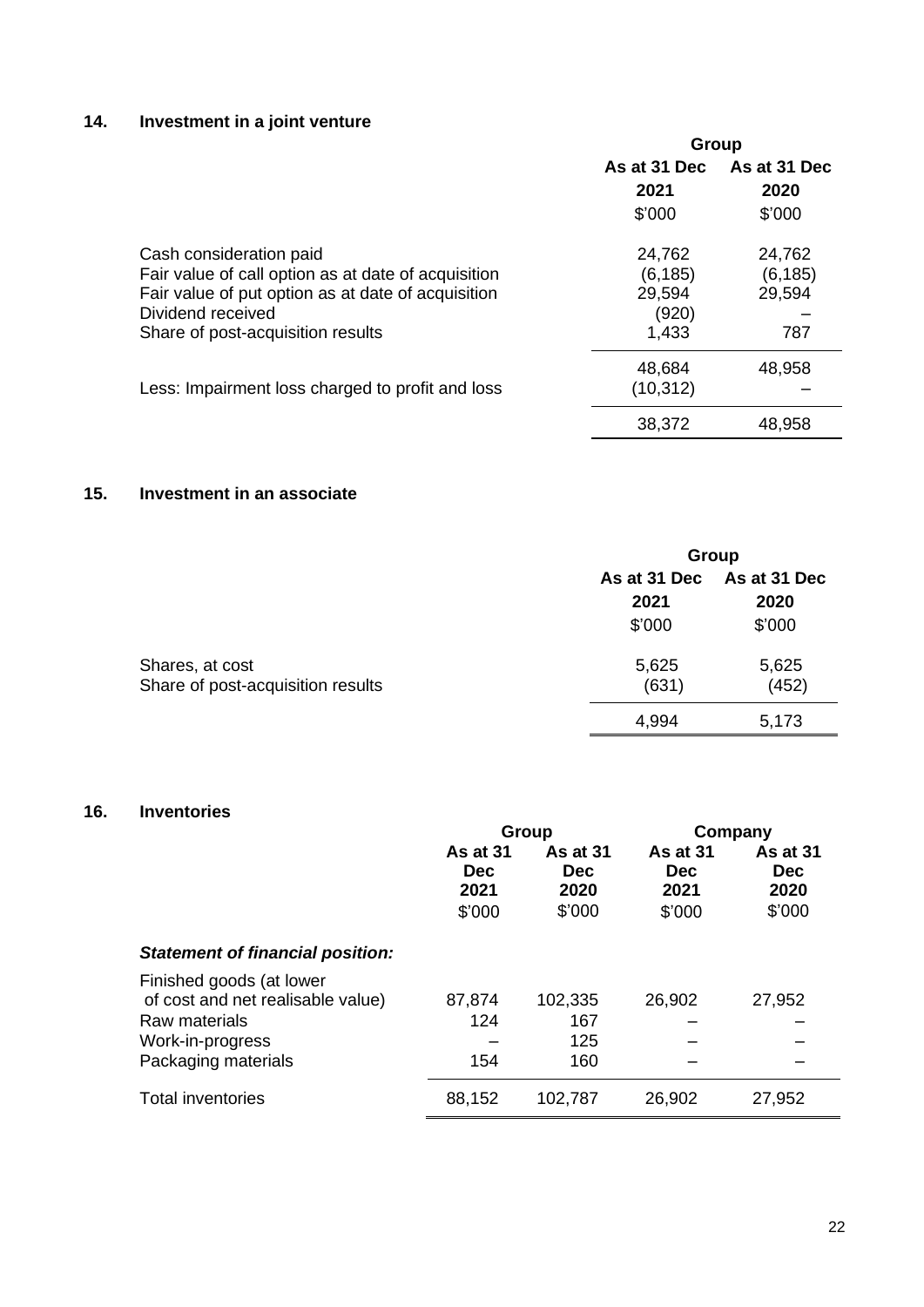# **17. Trade and other receivables**

|                                                        | Group                       |                             |                                    | Company                     |  |
|--------------------------------------------------------|-----------------------------|-----------------------------|------------------------------------|-----------------------------|--|
|                                                        | As at 31<br><b>Dec 2021</b> | As at 31<br><b>Dec 2020</b> | <b>As at 31</b><br><b>Dec 2021</b> | As at 31<br><b>Dec 2020</b> |  |
|                                                        | \$'000                      | \$'000                      | \$'000                             | \$'000                      |  |
| <b>Financial assets</b>                                |                             |                             |                                    |                             |  |
| <b>Trade receivables</b>                               |                             |                             |                                    |                             |  |
| Third parties                                          | 2,092                       | 4,906                       | 651                                | 726                         |  |
| Amounts due from subsidiaries                          |                             |                             | 25,776                             | 133,993                     |  |
| Less: Allowance for expected credit losses             | (1,501)                     | (1, 512)                    | (16, 872)                          | (14, 414)                   |  |
|                                                        | 591                         | 3,394                       | 12,555                             | 120,305                     |  |
| <b>Other receivables</b>                               |                             |                             |                                    |                             |  |
| Third parties                                          | 3,982                       | 1,750                       | 1,231                              | 311                         |  |
| Refundable rental deposits                             | 1,950                       | 1,951                       | 1,271                              | 1,335                       |  |
| Amounts due from subsidiaries                          |                             |                             | 11,673                             | 14,663                      |  |
| Less: Allowance for expected credit losses             | (383)                       | (383)                       | (8,401)                            | (10,059)                    |  |
|                                                        | 5,549                       | 3,318                       | 5,774                              | 6,250                       |  |
| Total trade and other receivables                      | 6,140                       | 6,712                       | 18,329                             | 126,555                     |  |
| Less: GST and VAT receivables                          |                             | (2, 134)                    | (642)                              | (708)                       |  |
| Total trade and other receivables at<br>amortised cost | 6,140                       | 4,578                       | 17,687                             | 125,847                     |  |

# **18. Cash and bank equivalents**

A reconciliation of cash and bank balances to cash and cash equivalents in the consolidated statement of cash flows is as follows:

|                                                                                                                             | <b>As at 31</b><br>Dec 2021<br>\$'000 | Group<br><b>As at 31</b><br><b>Dec 2020</b><br>\$'000 | <b>As at 31</b><br>Dec 2021<br>\$'000 | Company<br>As at 31<br><b>Dec 2020</b><br>\$'000 |
|-----------------------------------------------------------------------------------------------------------------------------|---------------------------------------|-------------------------------------------------------|---------------------------------------|--------------------------------------------------|
| Cash at banks<br>Fixed deposits restricted in use<br>Cash pledged for bank facilities<br>Cash pledged for security deposits | 474,827<br>(48)<br>(5, 433)           | 334,032<br>(1,000)<br>(49)<br>(4,622)                 | 298,149                               | 175,104                                          |
| Cash and cash equivalents for consolidated<br>statement of cash flows purposes at end of<br>the financial year              | 469,346                               | 328,361                                               | 298,149                               | 175,104                                          |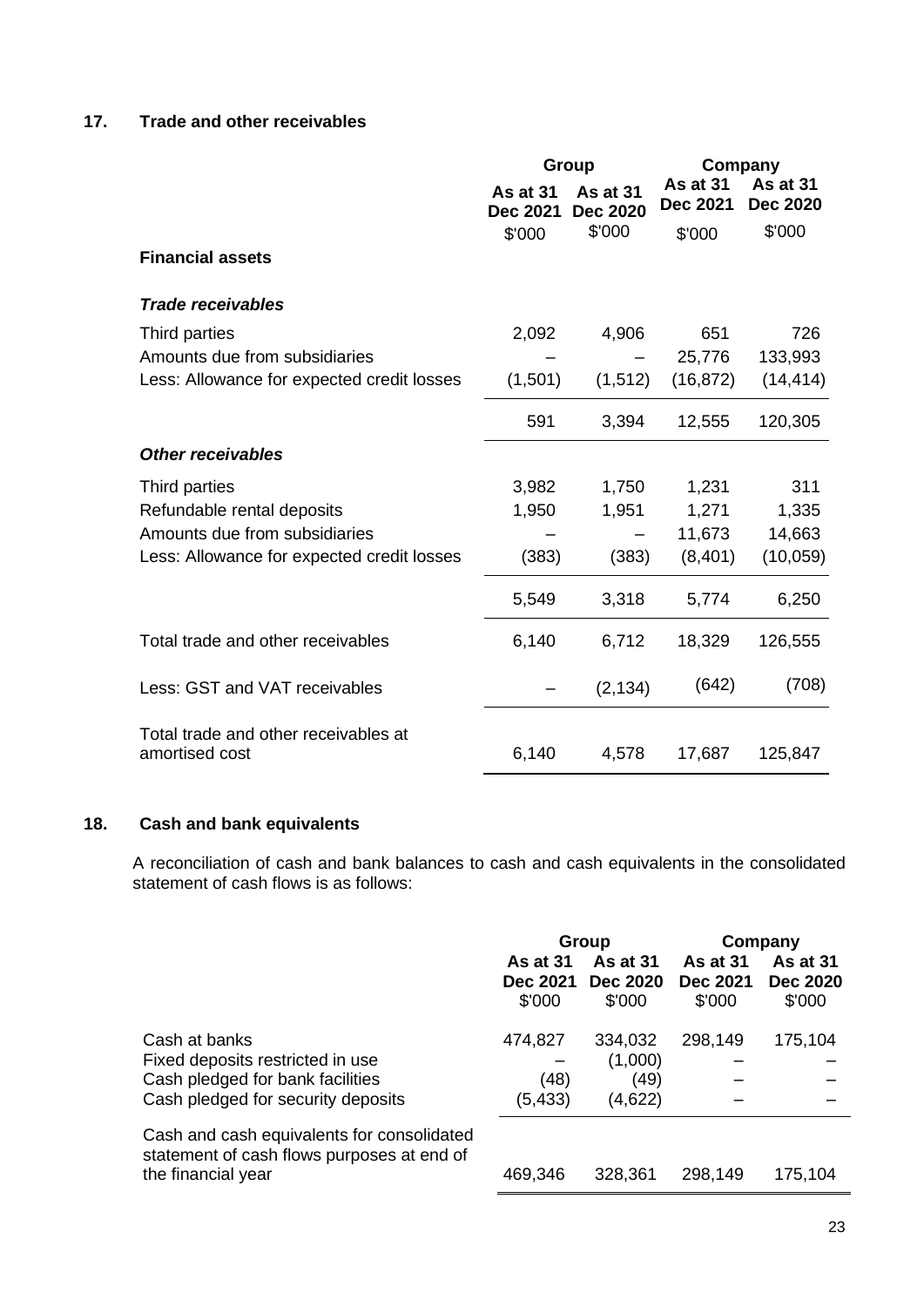# **19. Trade and other payables**

|                                                     |                                              | <b>Group</b>                                 | Company                                      |                                       |
|-----------------------------------------------------|----------------------------------------------|----------------------------------------------|----------------------------------------------|---------------------------------------|
|                                                     | <b>As at 31</b><br><b>Dec 2021</b><br>\$'000 | <b>As at 31</b><br><b>Dec 2020</b><br>\$'000 | <b>As at 31</b><br><b>Dec 2021</b><br>\$'000 | As at 31<br><b>Dec 2020</b><br>\$'000 |
| Trade payables                                      |                                              |                                              |                                              |                                       |
| - Third parties                                     | 7,346                                        | 4,552                                        | 7,155                                        | 3,966                                 |
| Accrued operating expenses                          | 54,288                                       | 90,033                                       | 41,030                                       | 54,712                                |
|                                                     | 61,634                                       | 94,585                                       | 48,185                                       | 58,678                                |
| Other payables                                      |                                              |                                              |                                              |                                       |
| - Third parties                                     | 88,029                                       | 47,934                                       | 7,939                                        | 8,467                                 |
| - Amount due to subsidiaries                        |                                              |                                              |                                              | 1,874                                 |
|                                                     | 88,029                                       | 47,934                                       | 7,939                                        | 10,341                                |
| Total trade and other payables                      | 149,663                                      | 142,519                                      | 56,124                                       | 69,019                                |
| Less: GST and VAT payables                          | (1,723)                                      |                                              |                                              |                                       |
| Total trade and other payables at<br>amortised cost | 147,940                                      | 142,519                                      | 56,124                                       | 69,019                                |

# **20. Share capital**

# **(a) Share Capital**

|                                                                | <b>Group and Company</b>                                                         |             | <b>Group and Company</b>                                                  |        |  |
|----------------------------------------------------------------|----------------------------------------------------------------------------------|-------------|---------------------------------------------------------------------------|--------|--|
|                                                                | <b>Issued ordinary shares</b><br>(excluding treasury<br>shares)<br>No. of shares |             | <b>Issued and fully paid</b><br>up capital (excluding<br>treasury shares) |        |  |
|                                                                |                                                                                  |             | \$'000                                                                    |        |  |
|                                                                | 2021                                                                             | 2020        | 2021                                                                      | 2020   |  |
| At 1 January, 31 March, 30 June,<br>30 September & 31 December | 544,100,114                                                                      | 544,100,114 | 10,027                                                                    | 10,027 |  |

# **(b) Treasury Shares**

|                                  | <b>Group and Company</b> |            | <b>Group and Company</b> |        |        |  |
|----------------------------------|--------------------------|------------|--------------------------|--------|--------|--|
|                                  | No. of shares            |            |                          |        | \$'000 |  |
|                                  | 2021                     | 2020       | 2021                     | 2020   |        |  |
| At 1 January, 31 March, 30 June, |                          |            |                          |        |        |  |
| 30 September & 31 December       | 10,291,900               | 10,291,900 | 10,591                   | 10,591 |        |  |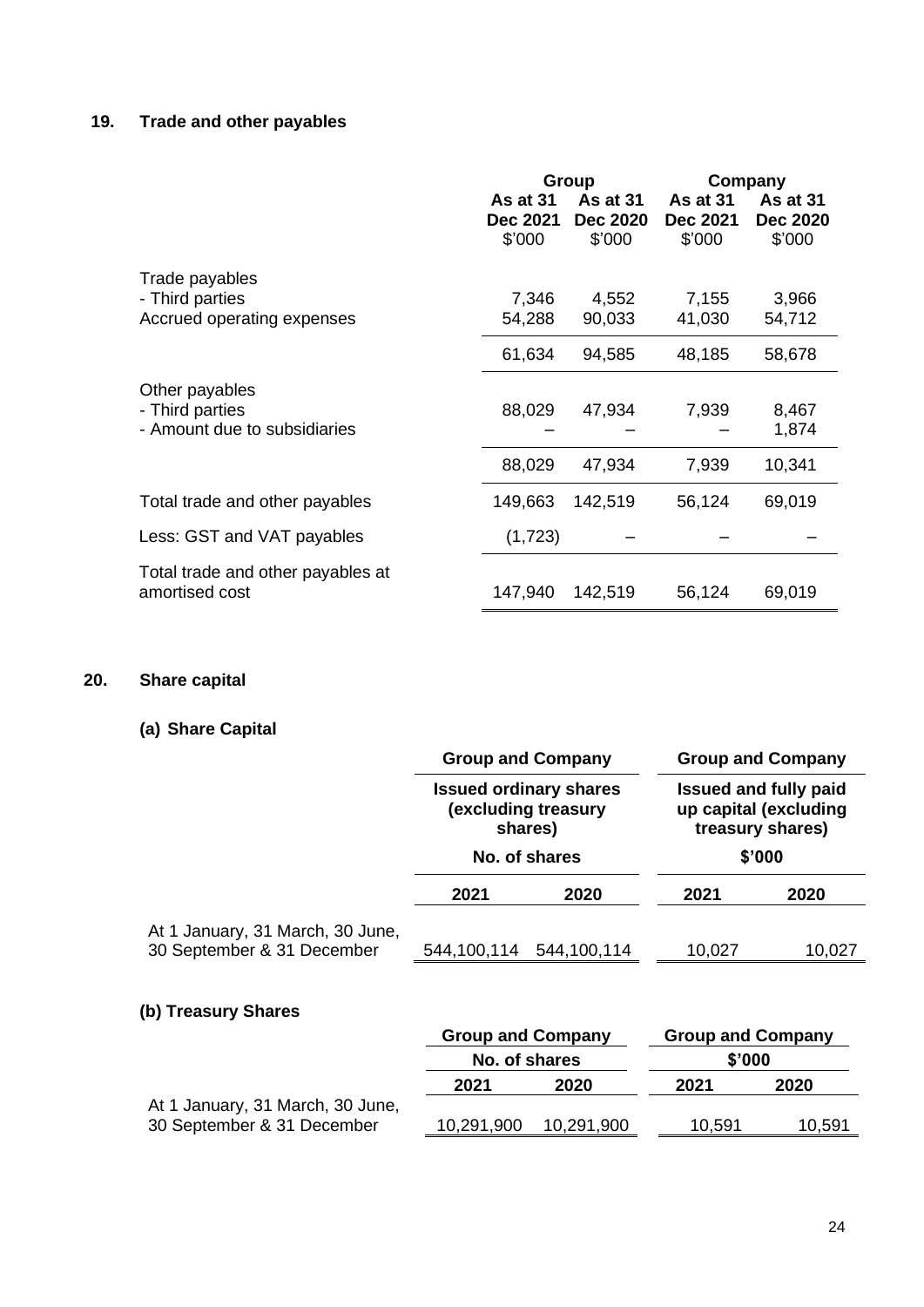For the three months ended 31 December 2021 and 31 December 2020, the company did not purchase its ordinary shares to be held as treasury shares.

The total number of issued ordinary shares excluding treasury shares as at 31 December 2021 and 31 December 2020 was 544,100,114.

There were no outstanding convertibles as at 31 December 2021 and 31 December 2020.

The total number of treasury shares as at 31 December 2021 and 31 December 2020 was 10,291,900.

#### **21. Dividend**

No dividends have been declared/recommended by the Board for the financial year ended 31 December 2021, in the face of the Group's current circumstances and uncertain business climate, taking into consideration short and medium commitments.

#### **22. Earnings per share**

|                                                             |                                  | <b>GROUP</b>                     |             |                                   |                                   |             |
|-------------------------------------------------------------|----------------------------------|----------------------------------|-------------|-----------------------------------|-----------------------------------|-------------|
|                                                             | 3<br>months<br>ended<br>31.12.21 | 3<br>months<br>ended<br>31.12.20 | Change<br>% | 12<br>months<br>ended<br>31.12.21 | 12<br>months<br>ended<br>31.12.20 | Change<br>% |
| Earnings per share of<br>Group:<br>(a) Based on weighted    |                                  |                                  |             |                                   |                                   |             |
| average number of<br>ordinary shares on<br>issue (cts); and | 8.72                             | 11.93                            | (26.9)      | 27.54                             | 24.85                             | 10.8        |
| (b) On a fully diluted<br>basis (cts)                       | 8.72                             | 11.93                            | (26.9)      | 27.54                             | 24.85                             | 10.8        |

For comparative purposes, the earnings per ordinary shares for the three months ended 31 December 2021 and 31 December 2020 are calculated based on the profit for the period of approximately \$47.5 million and \$64.9 million respectively. The earnings per ordinary shares for the year ended 31 December 2021 and 31 December 2020 are calculated based on the profit for the period of approximately \$149.8 million and \$135.2 million respectively.

The weighted average number of ordinary shares (excluding treasury shares) for the three months ended 31 December 2021 and 31 December 2020 is 544,100,114. The weighted average number of ordinary shares (excluding treasury shares) for the year ended 31 December 2021 and 31 December 2020 is 544,100,114.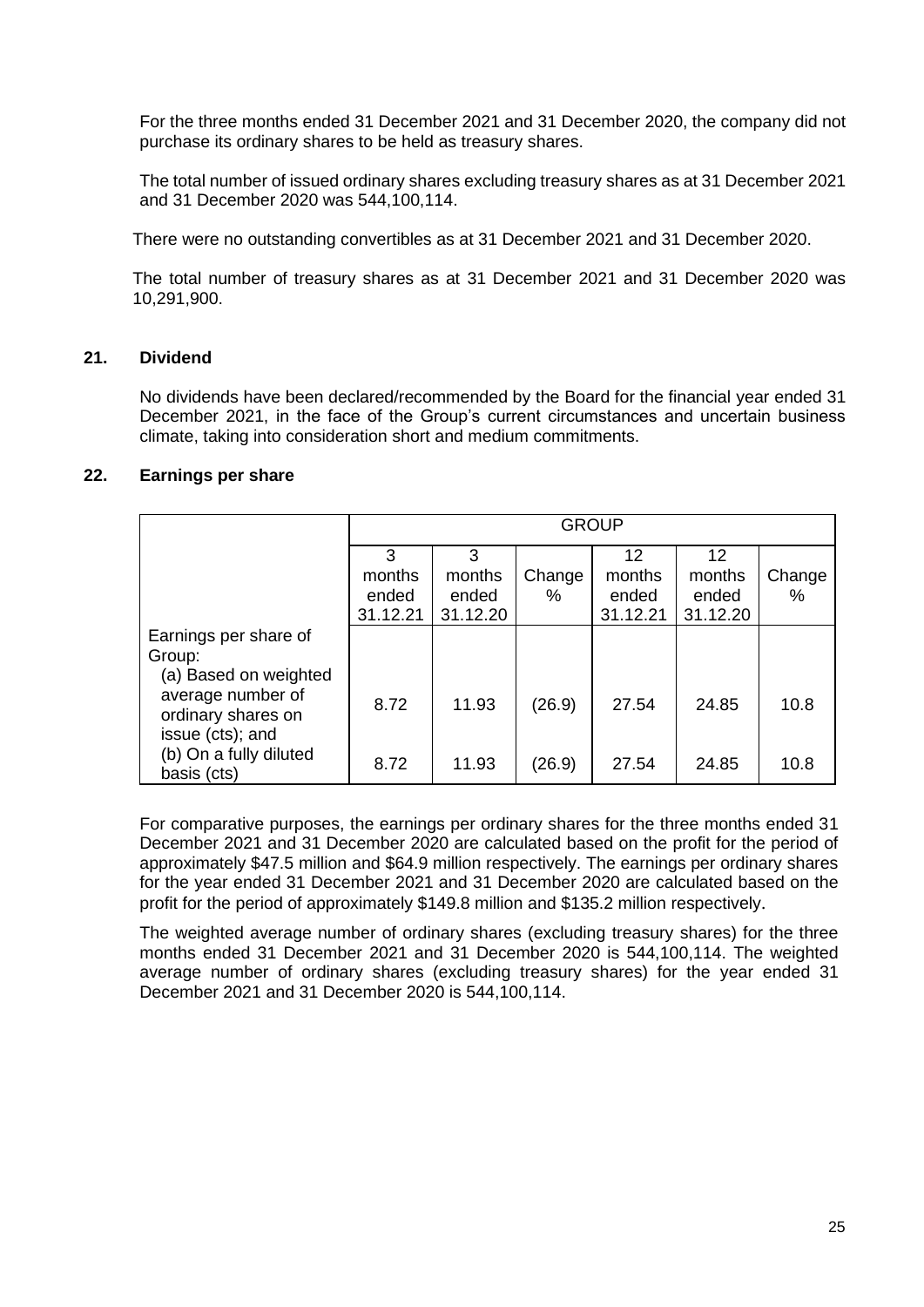#### **23. Net asset value per share**

|                                                | <b>GROUP</b> |          |          | <b>COMPANY</b> |
|------------------------------------------------|--------------|----------|----------|----------------|
|                                                | 31.12.21     | 31.12.20 | 31.12.21 | 31.12.20       |
| Net asset value per ordinary<br>shares (cents) | 92.73        | 63.73    | 75.15    | 60.83          |

Note:The number of ordinary shares of the Group and Company (excluding treasury shares) as at 31 December 2021 and 31 December 2020 was 544,100,114.

#### **24. Borrowings and debt securities**

The Group did not have bank borrowings and debt securities as at 31 December 2021 and 31 December 2020.

### **25. Related party transactions**

The following were significant transactions between the Group and its related parties on rates and terms agreed between the parties during the financial year:

|                                                    | Group<br>For the year ended<br>31 December |                |  |
|----------------------------------------------------|--------------------------------------------|----------------|--|
|                                                    | 2021<br>\$'000                             | 2020<br>\$'000 |  |
| With companies related to directors of the Company |                                            |                |  |
| Sale of goods                                      |                                            | 7              |  |
| <b>Commission expenses</b>                         |                                            | 43             |  |
| Consultancy fee expenses                           |                                            | 41             |  |
| Catering expenses                                  |                                            | 10             |  |
| With persons related to directors of the Company   |                                            |                |  |
| Sale of goods                                      | 61                                         | 101            |  |
| <b>Commission expenses</b>                         | 514                                        | 296            |  |
| Marketing fee                                      | 253                                        | 225            |  |
| Travelling allowance                               |                                            | 16             |  |
| Consultancy fee expenses                           | 127                                        | 20             |  |
| <b>With directors of the Company</b>               |                                            |                |  |
| Purchase of books                                  | 15                                         |                |  |
| Royalty fee for books printing                     | 100                                        |                |  |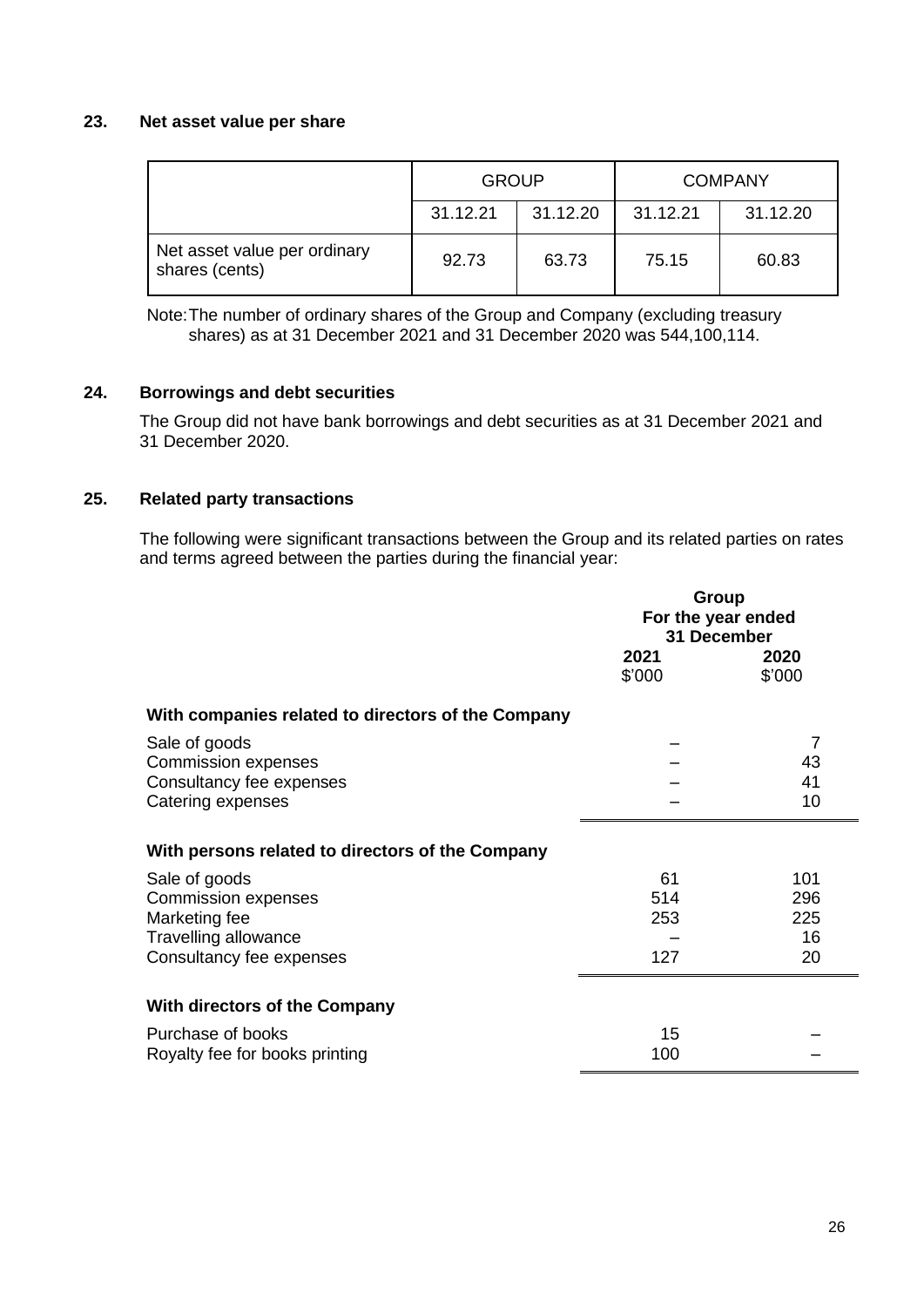#### **26. Subsequent event**

#### *Off market share buyback*

On 17 January 2022, the Company proposed to undertake an off-market purchase of shares in accordance with the share buyback mandate adopted at the annual general meeting of the Company held on 30 September 2021 (the "Equal Access Offer"). Under this Equal Access Offer, the Company will buy back up to approximately 10% of the Company's issued share capital or 54,410,011 of its own shares from shareholders at the offer price of \$1.36 for each share. The shares bought back will be cancelled.

#### *Incorporation of a wholly-owned subsidiary*

On 24 February 2022, the Company and its wholly-owned subsidiary in Hong Kong, Best World Lifestyle (Hong Kong) Company Limited ("**BWLHK**") has incorporated a wholly-owned subsidiary in Macau Special Administrative Region in the People's Republic of China, known as BWL Macau Company Limited 全美世界(澳门)有限公司, BWL (Macau), Limitada. ("**BWL Macau**"). The principal activities of BWL Macau are the importation and distribution of cosmetics, skincare, nutritional supplements, personal care products and healthcare equipment.

### **OTHER INFORMATION**

**A review of the performance of the Group, to the extent necessary for a reasonable understanding of the Group's business. It must include a discussion of the following: -**

- **(a) any significant factors that affected the turnover, costs, and earnings of the Group for the current financial period reported on, including (where applicable) seasonal or cyclical factors; and**
- **(b) any material factors that affected the cash flow, working capital, assets or liabilities of the Group during the current financial period reported on.**

#### **1. Review**

The statements of financial position as at 31 December 2021 and the related consolidated statement of profit or loss, consolidated statement of comprehensive income, statements of changes in equity and consolidated statement of cash flows for the half year period then ended and the selected explanatory notes (the "Condensed Consolidated Interim Financial Statements") have not been audited or reviewed by the Company's auditors.

### **2. Review of the performance of the Group**

### **Consolidated Statement of Comprehensive Income**

The Group's profit attributable to owners of the parent company decreased to \$47.5 million in 4Q2021 and increased to \$149.8 million for FY2021, mainly due to the following factors:

a) The Group recorded a 9.9% decrease in **revenue** for 4Q2021 vis-à-vis the same period last year mainly due to a decline in revenue from China and Taiwan. A reclassification of consultancy fees paid relating to the Franchise Segment required by SFRS(I) 15 which effected a full year impact of \$25.5 million instead of a quarter impact of \$10.1 million resulted in a lower 4Q2020 comparative of \$204.3 million. Assuming only the quarter impact was reclassified, the Group's revenue in 4Q2020 would be higher at \$219.6 million and the Group's revenue in 4Q2021 would have declined by 16.2% instead of 9.9%. Despite this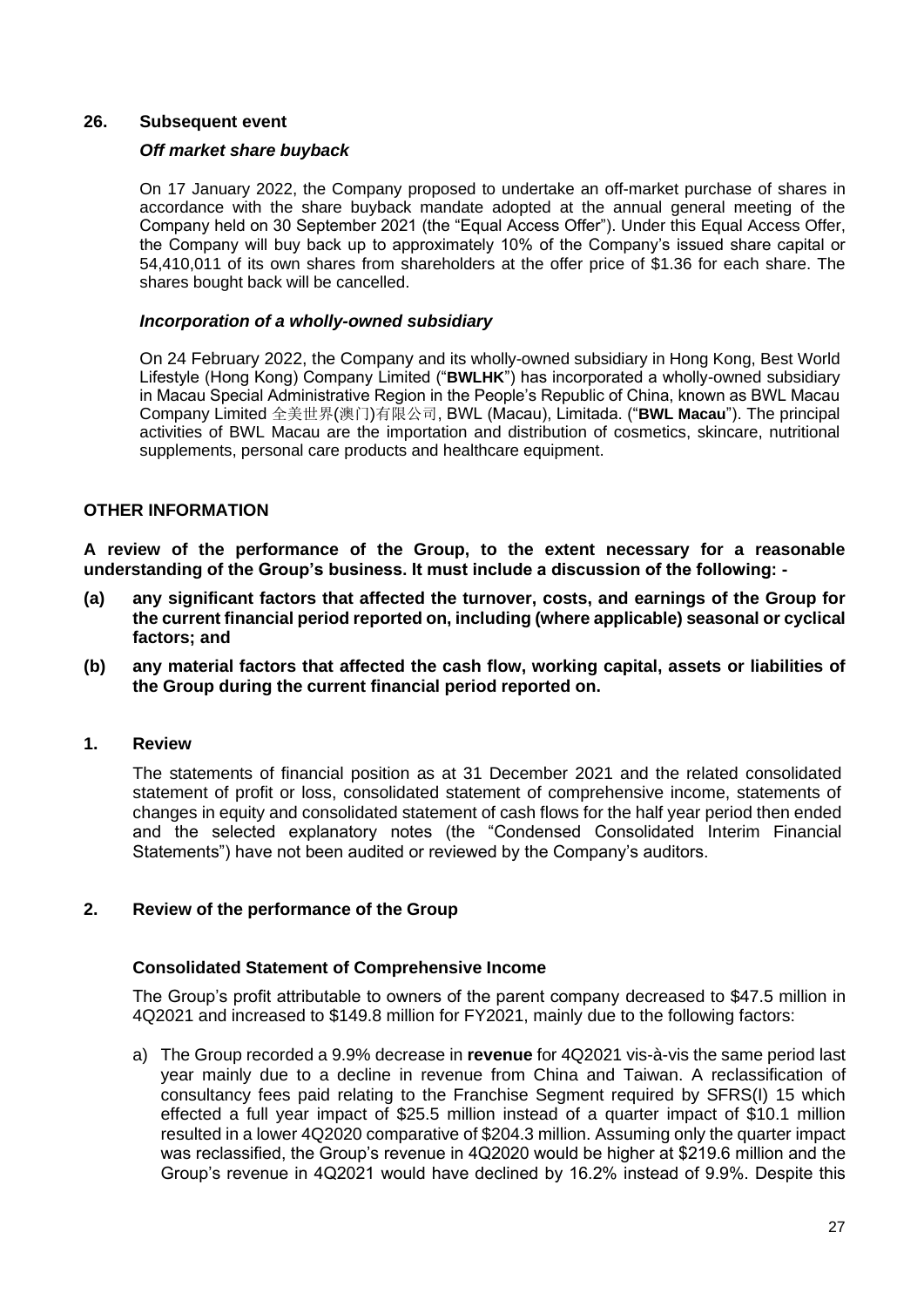9.9% decline for 4Q2021, the Group registered a 5.7% increase in revenue for FY2021 due to strong growth performance for 1H2021;

- b) **Cost of sales** decreased by \$11.3 million or 23.3% in 4Q2021 when compared to \$48.5 million in 4Q2020 mainly due to decline in revenue during the quarter. As a result, **gross profit margin** increased to 79.8% in 4Q2021 when compared to the same period last year;
- c) **Interest income** increased from \$0.5 million in 4Q2020 to \$1.3 million in 4Q2021 was mainly due to interest derived from the placement of the Group's cash in dual currency deposits with banks which offered higher interest rates in 4Q2021;
- d) **Other operating income** increased from \$1.5 million in 4Q2020 to \$7.8 million in 4Q2021 was mainly attributable to higher government incentive grants received by our China subsidiary in 4Q2021;
- e) In 4Q2021, **distribution costs** increased by \$32.9 million vis-à-vis the same period last year mainly due to marketing and training expenses of our China subsidiary;
- f) Despite the decrease of **administrative expenses** from \$32.8 million in 4Q2020 to \$19.1 million in 4Q2021 due to lower professional fees, as well as management and staff costs, administrative expenses in FY2021 were higher at \$90.3 million vis-à-vis \$81.5 million in FY2020 mainly due to higher management and staff costs;
- g) **Finance costs** increased from \$13,000 in 4Q2020 to \$135,000 in 4Q2021 mainly due to increase in lease interest from our China subsidiary;
- h) **Net other gains** of \$30,000 in 4Q2021 was mainly due to fair value changes to the put and call options in relation to the acquisition of Pedal Pulses Limited offsetting impairment loss on investment in joint venture, net foreign exchange losses from our Indonesia subsidiary and the revaluation losses of the Group's other financial assets and cash and cash equivalents denominated in Chinese Yuan as well as inventories written down;
- i) **Share of results of our joint venture** in Pedal Pulses Limited was nil in 4Q2021 and profits of \$0.6 million in FY2021 due to share of profits offsetting amortisation expenses of intangible assets identified during the recently completed purchase price allocation exercise;
- j) **Share of losses** for our associated company, Celligenics, was \$13,000 in 4Q2021 when compared to \$56,000 in the same period last year; and
- k) The Group recorded a higher **income tax expense** of \$20.8 million in 4Q2021 when compared to \$18.3 million in 4Q2020. The effective tax rate for FY2021 was 28.7% as compared with 30.7% in FY2020.

### **Consolidated Statement of Financial Position**

**Total assets** of the Group increased by \$153.4 million from \$610.4 million as at 31 December 2020 to \$763.8 million as at 31 December 2021.

The increase was mainly due to:

- Increase in property, plant and equipment by \$32.2 million mainly attributable to construction in progress in relation to our Tuas facility;
- Increase in right-of-use assets of \$4.2 million due to new leases of various subsidiaries;
- Increase in other assets by \$5.4 million due to import duty and advance payment made to suppliers from Franchise segment;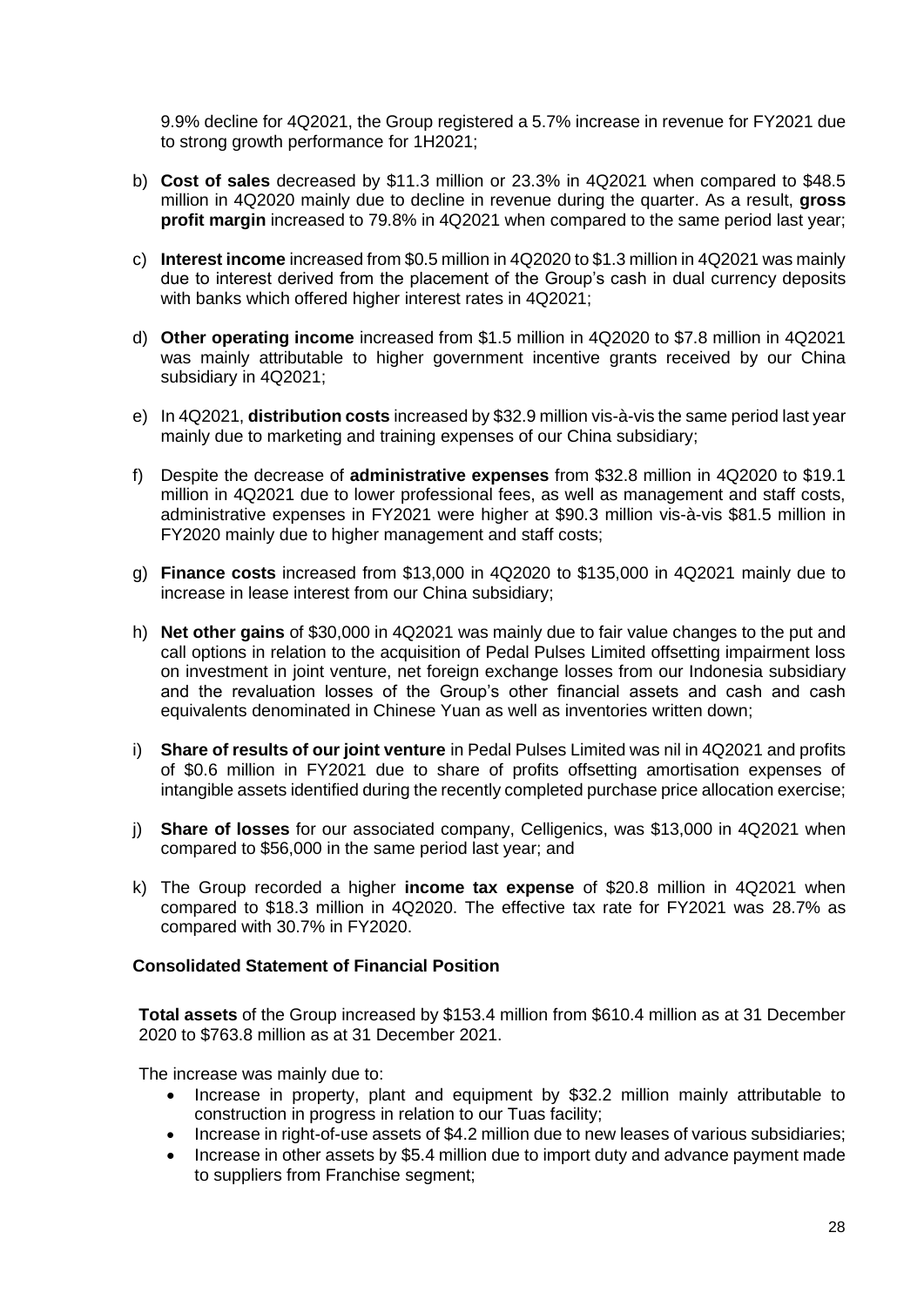• Increase in cash and cash equivalents of \$140.8 million due to reasons stated in the consolidated statement of cash flows section below.

The above increase is offset by the decrease in inventory of \$14.6 million from \$102.8 million as at 31 December 2020 to \$88.2 million as at 31 December 2021 due to sufficient inventory buffer as at 31 December 2021, decrease in investment in joint venture of \$10.6 million as a result of impairment loss as well as decrease in deferred tax assets of \$5.0 million due to reversal of unrealised profits from inventory.

**Total liabilities** of the Group decreased by \$4.3 million from \$266.2 million as at 31 December 2020 to \$261.9 million as at 31 December 2021.

The decrease of total liabilities was mainly due to:

- Decrease in contract liabilities of \$6.9 million due to lower deposits received from customers;
- Decrease in income tax payables of \$11.0 million due to tax payment made during the year;
- Decrease in other financial liabilities of \$13.9 million due to fair value changes to the put options in relation to the acquisition of Pedal Pulses Limited;

The above decrease was offset by the increase in other liabilities of \$12.3 million which includes expenses for conventions which are anticipated to be held in 2022 in 3 separate locations due to Covid-19 restrictions, increase of lease liabilities by \$3.9 million mainly due to capitalization of future lease payments from renewal of lease in our China subsidiary during the year, increase in deferred tax liabilities of \$4.0 million as well as increase in trade and other payables of \$7.1 million due to higher accruals made for commissions, management and staff incentives.

### **Consolidated Statement of Cash Flows**

In 4Q2021, **net cash flows from operating activities** of \$98.5 million was mainly attributable to the Group's net profit before tax of \$68.5 million and changes in working capital as a result of decrease in other assets and increase in trade and other payables, decrease in contract liabilities and income tax payments during the period.

**Net cash flow used in investing activities** was mainly related to capital expenditure incurred for the purchase of property, plant and equipment in relation to our Tuas facility, offsetting interest received during the period.

**Net cash flow used in financing activities** was mainly attributable to lease liabilities paid in 4Q2021.

As at 31 December 2021, the Group maintained approximately \$474.8 million in cash and cash equivalents.

**3. Where a forecast, or a prospect statement, has been previously disclosed to shareholders, any variance between it and the actual results.**

The results are in line with Section 4 of **Other Information** of the last quarter's results announcement.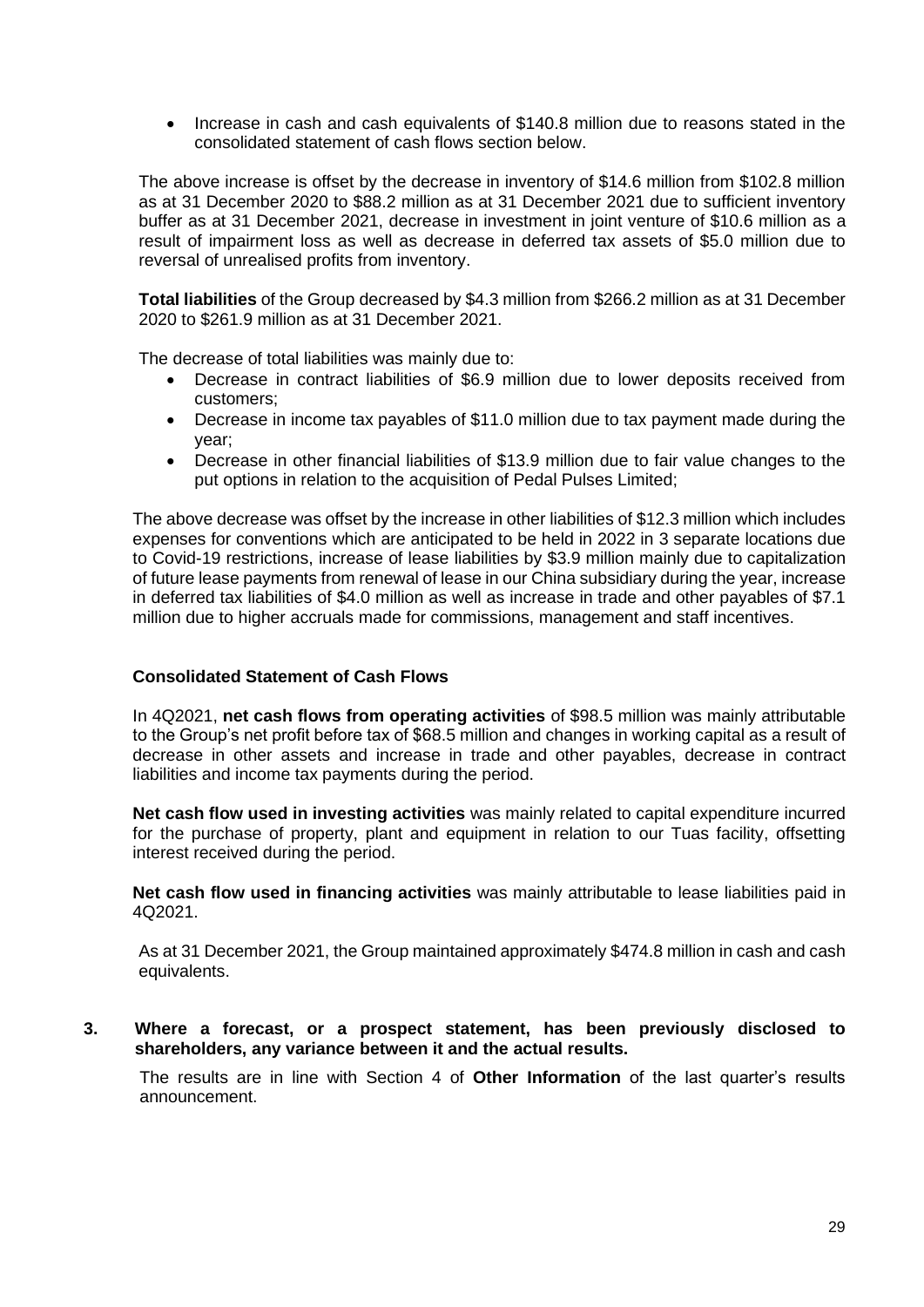### **4 A commentary at the date of the announcement of the significant trends and competitive conditions of the industry in which the Group operates and any known factors or events that may affect the Group in the next reporting period and the next 12 months.**

In line with Section 4 of our preceding announcements, with our key market of China maintaining a "Zero Covid" policy and the other key markets potentially affected by Omicron and its subvariants due to opening of certain countries' borders, we still foresee high possibilities of marketing events and activities being scaled down or cancelled for the next 12 months, disrupting our growth plans. Moreover, prolonged hike in oil prices may also bring about price increase for raw material, packaging material and freight and courier charges, which will directly impact our margin. Hence, management remains cautious in our outlook for the next reporting period and FY2022.

Barring any unforeseen circumstances, factors may affect the Group's performance in the next reporting period and for the next 12 months include:

- The Group's China subsidiary currently enjoys preferential rates for custom duty and incentive grants that contributed to the Group's gross margin and bottom line respectively. These incentives are not a permanent feature and may be amended or removed by the relevant authorities as and when they see fit. In such cases, the Group's gross and net profit margin will be impacted;
- Logistics disarray and elevated freight charges mentioned in preceding announcements are still posing challenges to the Group's operations and potentially may result in the loss of revenue due to inventory shortages and higher cost of goods for the Group;
- With the opening of the Vaccinated Travel Lanes between Singapore and Germany, the Site Acceptance Testing (SAT) of the machines in relation to the Group's Tuas manufacturing facility will be able to proceed after some delays. However, due to the knock-on effects of these Covid related delays, we still expect TOP to be pushed back to 1Q2022, resulting in some increase in costs to the Group;
- The Group continues to incur professional fees for services related to M&A, corporate actions, market development evaluations and operational adherence to all relevant local regulations in the jurisdictions we operate in, etc;
- Management foresee administrative expenses to increase as we continue to acquire talents who are able to contribute to our growth both locally and overseas. There will also be expenses related to the relocation/refurbishment of certain Regional Centres for the upcoming financial year; and
- Fluctuations of currencies in key markets which the Group operates in against the Singapore Dollar may impact the Group's performance either positively or negatively. Management has measures in place in order to mitigate these potential risks.

Aside from the above, factors that may also impact the Group's performance moving forward include timeline for product registration and renewal in key markets, natural disasters including pandemics, unanticipated regulatory changes or market restrictions in key markets we operate in, cyber security issues and disruptions from competitors and disgruntled customers.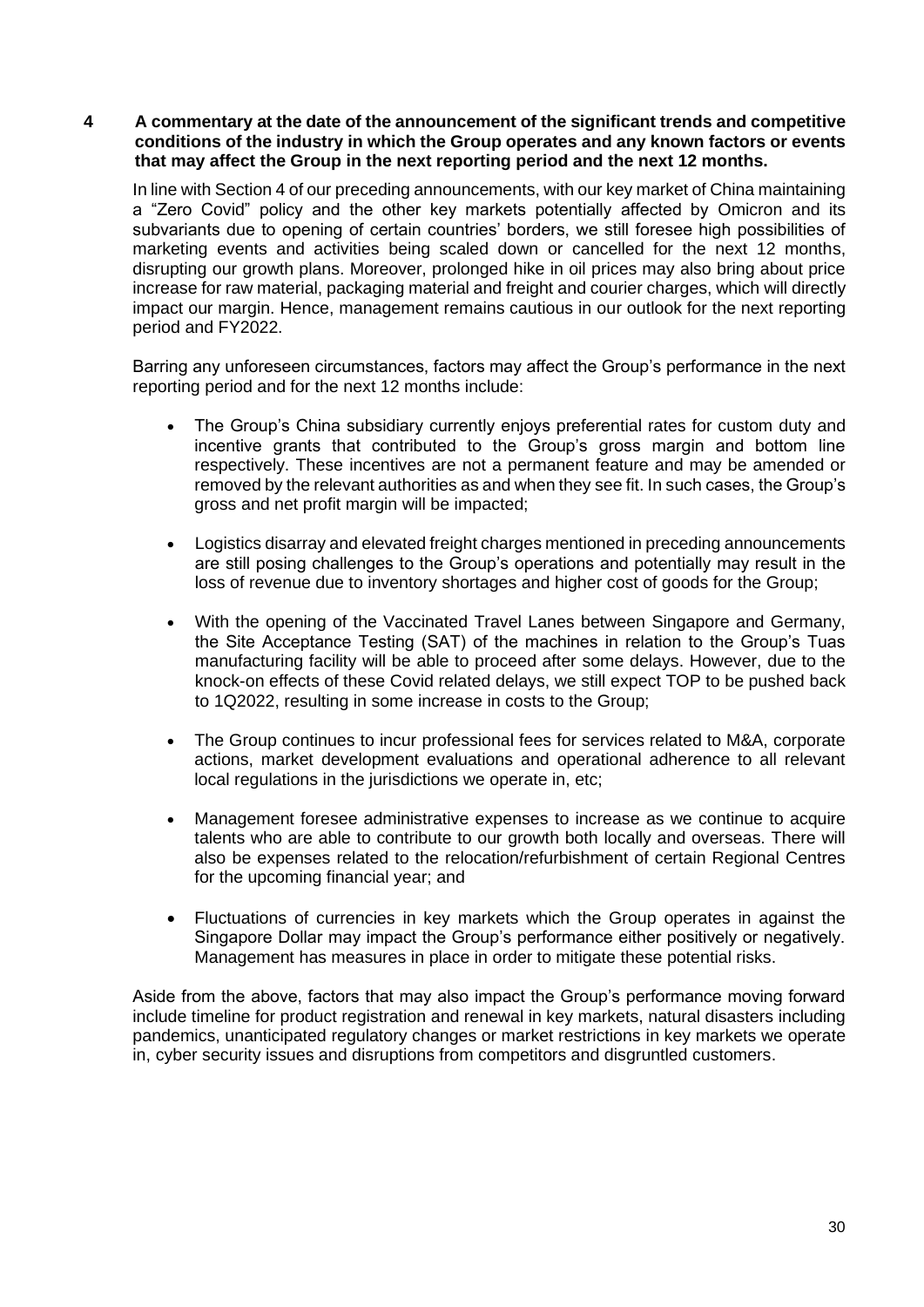**5. If the Group has obtained a general mandate from shareholders for IPTs, the aggregate value of such transactions as required under Rule 920(1)(a)(ii). If no IPT mandate has been obtained, a statement to that effect.**

The Group did not obtain a general mandate from shareholders for Interested Person Transactions.

|                                                                                                        | For The Year Ended 31 December 2021                                                                                                                                                                   |                                                                                                                                        |  |
|--------------------------------------------------------------------------------------------------------|-------------------------------------------------------------------------------------------------------------------------------------------------------------------------------------------------------|----------------------------------------------------------------------------------------------------------------------------------------|--|
| Name of Interested Person                                                                              | Aggregate value of all<br>interested person<br>transactions during the<br>financial year under review<br>(excluding transactions<br>conducted under<br>shareholders' mandate<br>pursuant to Rule 920) | Aggregate value of all<br>interested person<br>transactions conducted<br>under shareholders'<br>mandate pursuant to<br><b>Rule 920</b> |  |
|                                                                                                        | \$'000                                                                                                                                                                                                | \$'000                                                                                                                                 |  |
| Pek Lu Pin (1)<br>- Sales<br>- Freelance commission paid<br>- Marketing fee paid                       | 21<br>239<br>242                                                                                                                                                                                      | <b>NA</b><br>NA.<br><b>NA</b>                                                                                                          |  |
| Pek Jia Rong <sup>(1)</sup><br>- Sales<br>- Freelance commission paid                                  | 14<br>174                                                                                                                                                                                             | <b>NA</b><br><b>NA</b>                                                                                                                 |  |
| Tan Geok Fong Felicia <sup>(2)</sup><br>- Sales<br>- Freelance commission paid<br>- Marketing fee paid | 20<br>54<br>140                                                                                                                                                                                       | <b>NA</b><br>NA.<br>NA.                                                                                                                |  |
| Huan Beng Choon (3)<br>- Sales<br>- Freelance commission paid                                          | 8<br>214                                                                                                                                                                                              | <b>NA</b><br><b>NA</b>                                                                                                                 |  |
| Pek Jia Xuan (1)<br>- Sales<br>- Freelance commission paid                                             | 20<br>98                                                                                                                                                                                              | <b>NA</b><br><b>NA</b>                                                                                                                 |  |
| Dora Hoan Beng Mui<br>- purchase of books<br>- Royalty fee paid for printing<br>books                  | 15<br>100                                                                                                                                                                                             | <b>NA</b><br>NA.                                                                                                                       |  |
| Seng Beng Huat (4)<br>- Consultancy fee paid                                                           | 127                                                                                                                                                                                                   | <b>NA</b>                                                                                                                              |  |

#### **Interested Person Transactions**

Note (1): Daughter of Doreen Tan Nee Moi

Note (2): Sister of Doreen Tan Nee Moi

Note (3): Brother of Dora Hoan Beng Mui

Note (4): Live-in partner of Dora Hoan Beng Mui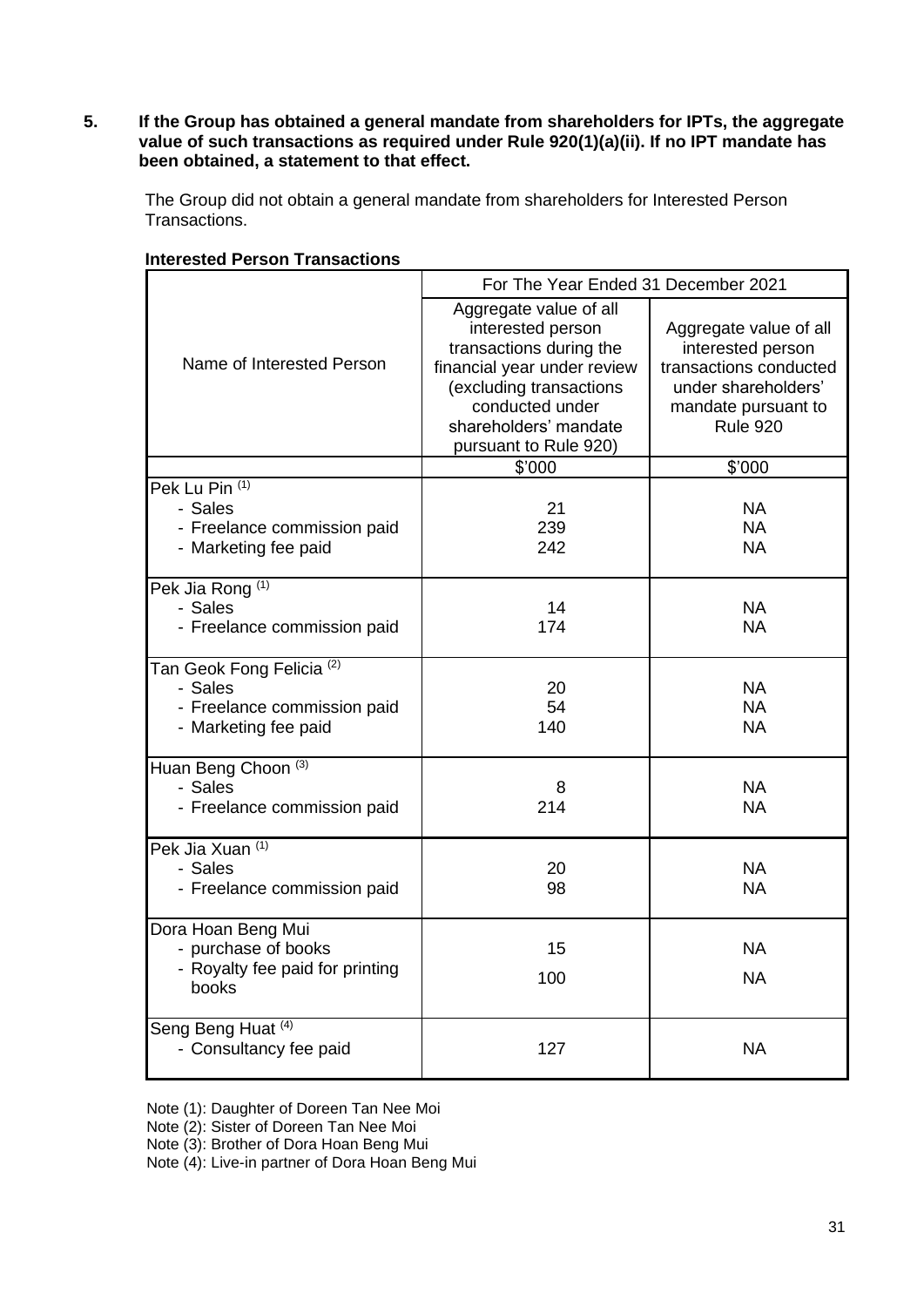# **6. In the review of performance, the factors leading to any material changes in contributions to turnover and earnings by the business or geographical segments.**

Please see section 2 of Other Information.

### **7. A breakdown of sales**

|                                                                                                           |                  | Group            |                           |
|-----------------------------------------------------------------------------------------------------------|------------------|------------------|---------------------------|
|                                                                                                           | 2021<br>(\$'000) | 2020<br>(\$'000) | % Increase/<br>(Decrease) |
| Sales reported for the first half year<br>(a)                                                             | 278.439          | 213.050          | 30.7                      |
| Operating profit after tax before deducting<br>(b)<br>minority interests reported for the first half year | 77,258           | 41,971           | 84.1                      |
| Sales reported for second half year<br>(C)                                                                | 301,597          | 335,584          | (10.1)                    |
| Operating profit after tax before deducting<br>(d)<br>minority interest reported for second half year     | 72,839           | 92,833           | (21.5)                    |

# **8. A breakdown of the total annual dividend (in dollar value) for the issuer's latest full year and its previous full year.**

Please refer to Note 21 to Interim Consolidated Financial Statement.